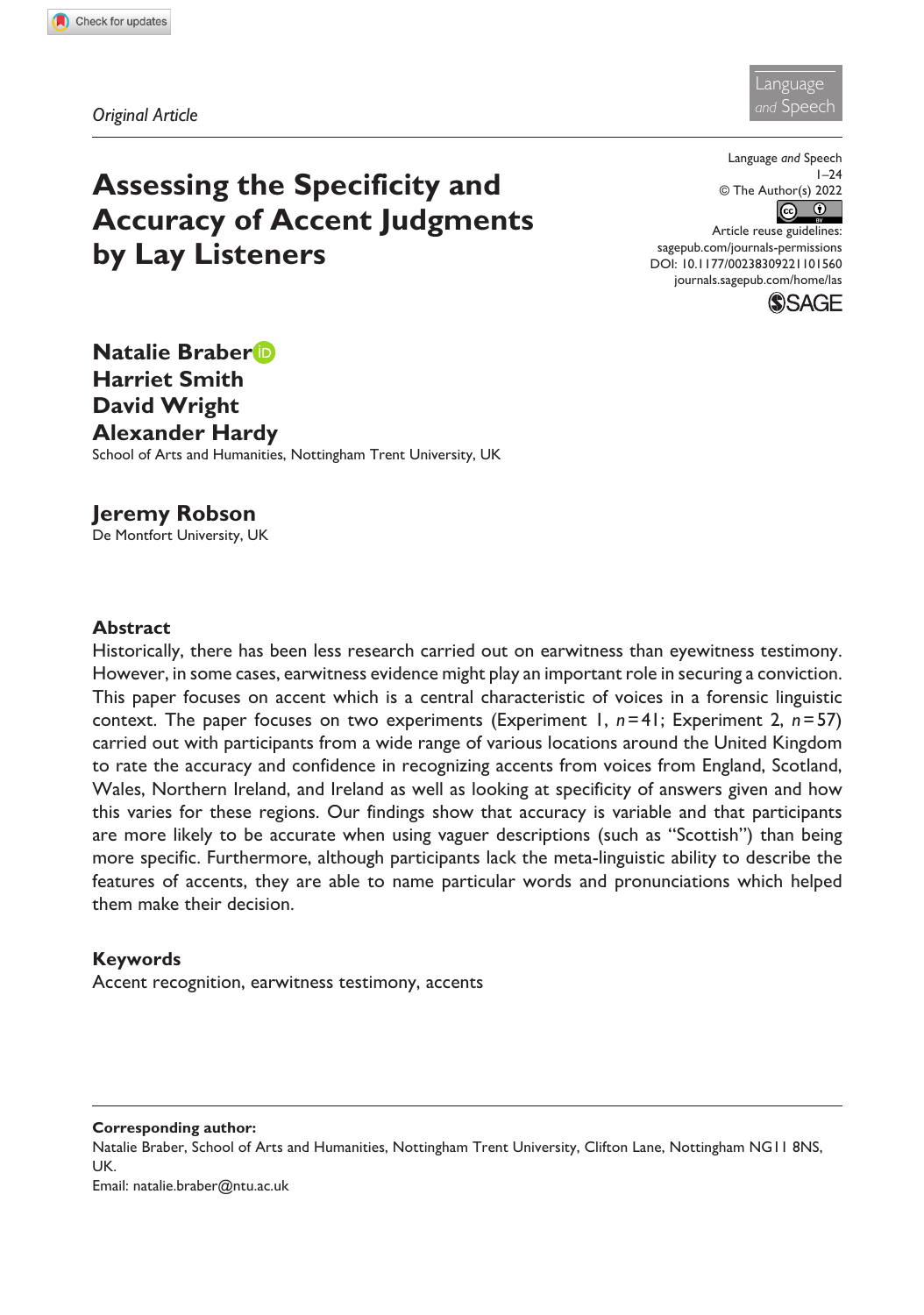# **1 Introduction**

Voices contain socially relevant information, and when we listen to a voice, we may make judgments about the speaker, for example, about their occupation, background, personality, and likeability (see also Bent et al., 2016, p. 104). Some aspects of voice are particularly important in terms of providing clues about a person's identity which can be especially relevant in a forensic situation. Witnesses to a crime may be asked to describe the perpetrator, and in cases where the witness hears but never sees this person, they may be asked by the police to provide information about identifying features of the voice they heard. Accent is frequently reported by witnesses (Kerstholt et al., 2006, p. 189) and a lay listener's<sup>1</sup> perception of accent can be crucial to a police investigation and may subsequently form part of the evidence against a suspect in a prosecution. The outcome of the prosecution may in part be determined by the jury's assessment of how accurate that perception was. In England and Wales, juries are directed in cases concerning voice identification to consider whether there were any factors which made a suspect's speech distinctive (Judicial College, 2020, Section 15.30). Accent is likely to play a part here. A witness' ability to identify an accent may be an important issue in a criminal trial. In Nealon [2014 EWCA 574], the defendant, who had a distinctive Irish accent, was convicted of rape despite the fact that a number of witnesses described the attacker as having a Scottish accent. Nealon was exonerated on the basis of DNA evidence after serving 16years in prison. There is currently no standard protocol for obtaining voice descriptions from earwitnesses, although there are some guidelines (see Nolan & Grabe, 1996 for more information). In this paper, we examine the specificity and accuracy of lay listeners in detecting different regional accents and how confident they are in their recognition. We are interested to examine which linguistic features they use to come to their decisions.

Generally, eyewitness testimony has been the focus of much research and there is less research on earwitness testimony (see, for example, Broeders, 1996; Bull & Clifford, 1999; Clifford, 1980). Cases relying on earwitness testimony are relatively rare compared to eyewitness testimony (Bull & Clifford, 1999, p. 195). Nevertheless, when we listen to voices we decode a wide range of social information, and our judgment can be affected by different factors (such as our experience of different voices) which could be of crucial importance in legal contexts. We start by examining relevant studies which consider the importance of accent and accent recognition in the field before outlining our two experiments and their findings.

# **2 Literature review**

## *2.1 Accents*

Hanani et al. (2013, p. 59) comment that "[a] speech signal contains a wealth of information over and above its linguistic content, including clues to the geographical, social and ethnic background of the speaker." Specifically, regional accents, which affect a speaker's pronunciation, make up an important part of a speaker's social identity (Beal, 2006, p. 15; Bestelmeyer, 2019, p. 667; Gluszek & Dovidio, 2010a, p. 215). It is important to state that all speakers have accents (Derwing & Munro, 2008, p. 476) and that there is nothing inherent (linguistically) in particular accents which make them more pleasing than others (Gluszek & Dovidio, 2010a, p. 217).

Listeners are aware of regional accents and we know this as they are named by non-linguists when asked to describe other speakers' voices (Bent et al., 2016, p. 104). People describe accents as being "northern" or "Irish," for example, but that does not mean that there is only one variety used in those regions. It does mean, though, that speakers in such a region have enough features in common which are not shared with other varieties. We can find more local labels, such as,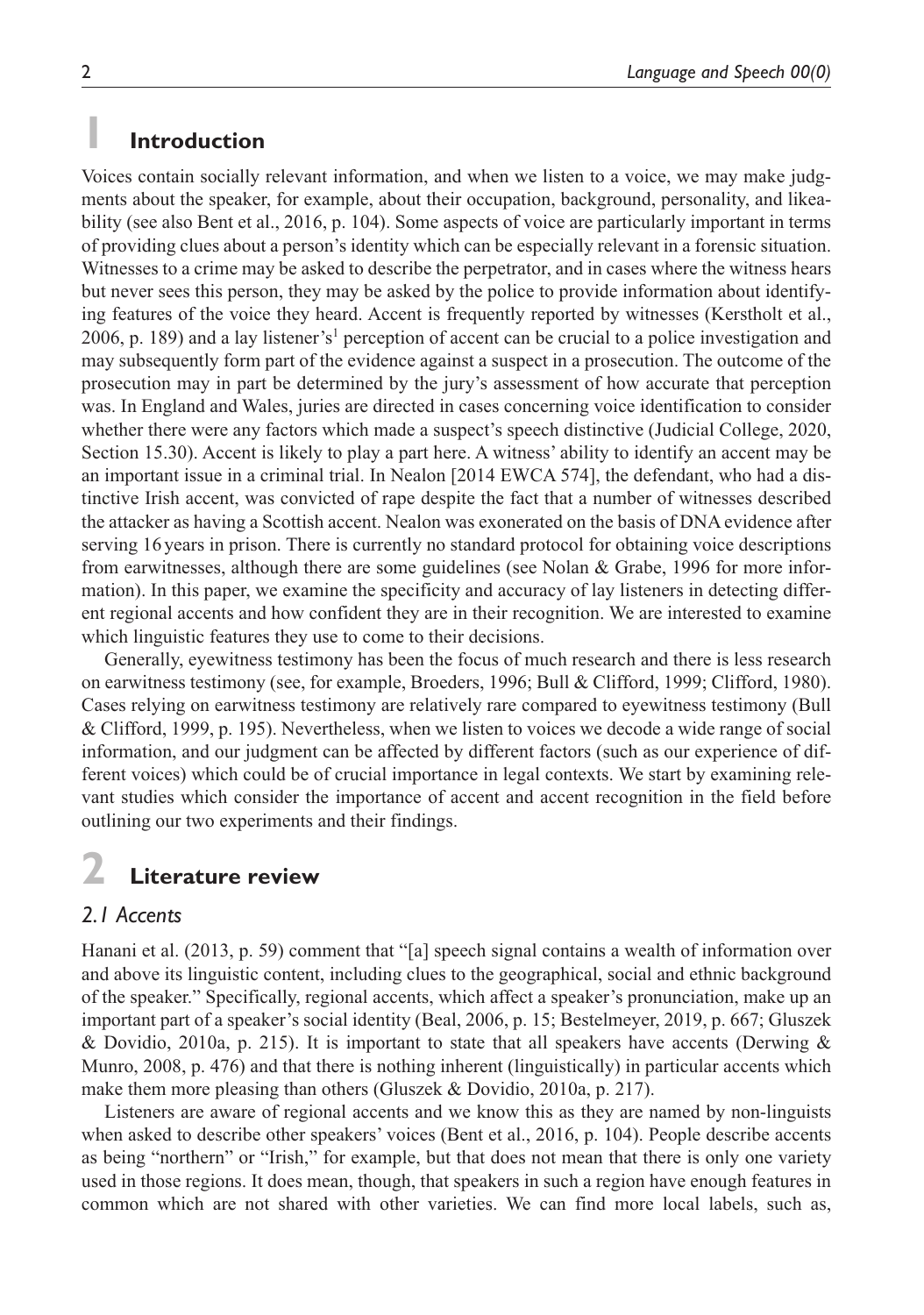"Yorkshire," "Glaswegian," or "Brummie," which suggest that smaller areas still show enough differences to be noticeable to listeners. That is not to say that we can draw a line between different varieties but that there are gradual patterns of variation (Hughes et al., 2005, p. 9).

Previous research on the social impact of accents has mainly focused on bias and how speakers use accent to make evaluations about speakers (see Gluszek & Dovidio, 2010b, p. 224). Many years of research from the 1970s onwards (see, for example, Giles, 1970) has shown that listeners use stereotypes to attach attributes to particular accents and judge their speakers (Bishop et al., 2005, p. 131). There are values and stereotypes associated with particular accents as listeners make judgments based on preconceived ideas (Coupland & Bishop, 2007, p. 74; Dixon et al., 2002, p. 162; Edwards, 1982, p. 20) which can be positive or negative. Furthermore, it seems that "specific linguistic variants are associated in the minds of speakers and hearers with particular social characteristics" (Beal, 2010, p. 87). Most social psychological research into accents has focused on how listeners perceive speakers based on characteristics of particular accents (Gluszek & Dovidio, 2010a, p. 217). For example, whereas standard varieties are associated with intelligence, some industrial urban varieties have negative associations regarding education and employment and rural voices are judged to be likable but unintelligent (Beal, 2006, p. 29). For a full discussion of such research, see Dragojevic et al. (2021) who give a detailed overview of the last century.

### *2.2 Recognizing accents*

Accent is a very important aspect of recognizing voices, both for humans and computers (see Arslan & Hansen, 1996, p. 355) although humans have been shown to perform at a lower level than automatic systems (Hanani et al., 2013, p. 70). The fact that computers can recognize accents with a small amount of data suggests that the differences are significant enough to be detected automatically by computers (Hanani et al., 2013, p. 73). From a young age, humans tune into language: infants under 6months can discriminate phonemic contrasts which are not present in their "ambient" language (Clopper & Pisoni, 2004a, p. 31), and infants as young as 5months show preference for their own accent over others (Gluszek & Dovidio, 2010a, p. 215). Other studies show that young infants can distinguish between their home accent and another accent, but not between two unfamiliar regional accents (Butler et al., 2011, p. 392). Research has also shown that hearing one's own accent (not only our own voice) is associated with increased neural activation, suggesting a stronger emotional reaction to speakers with similar accents to our own (Bestelmeyer et al., 2015, p. 3956).

Further studies suggest that people are better at recognizing familiar accents (Arslan & Hansen, 1996, p. 365; Braun et al., 2018, p. 248; Doty, 1998, p. 202; Hanani et al., 2013, p. 70; Smith, 2013) and listeners are better at recognizing native speakers than speakers using a non-native language (Doty, 1998, p. 204), although there is some contradictory evidence (see, e.g., McKenzie et al., 2019) which suggests this could be due to levels of previous exposure. Ikeno and Hansen (2006, p. 401) explain that listeners' accent background impacts on perception, as well as comprehension of what is said. By default, therefore, less familiar accents are detected at a lower level of accuracy (Ikeno & Hansen, 2006, p. 402). Shen and Watt (2015, p. 107) add that non-native speakers are better at recognizing and discriminating the origins of other non-native speakers speaking English than English L1 speakers are. McKenzie (2015) also found that native speakers of English were better at recognizing where other L1 speakers were from and found it harder to identify where nonnative speakers came from. Non-native accents are often rated more negatively and threateningly, thus making them more vulnerable to negative perceptions (Birney et al., 2020, p. 495; Roessel et al., 2020, p. 87). It seems listeners expect non-native accents to be more difficult to process and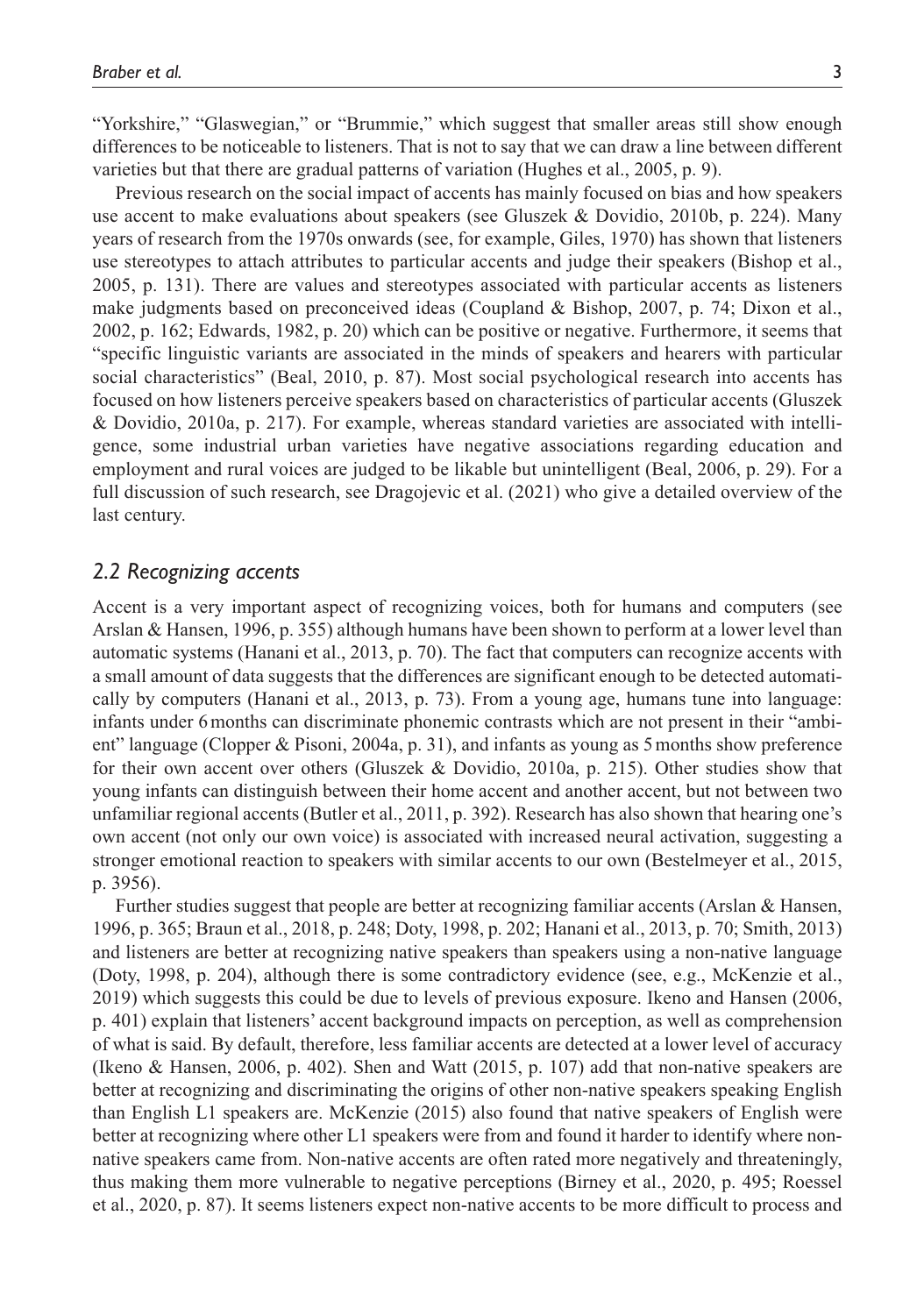judge negatively when asked about comprehensibility and fluency (Dragojevic & Giles, 2016, p. 415).

In terms of recognition and discrimination of accents there are also other issues. Speakers of regional accents are more familiar with the standard than vice versa (Adank et al., 2009, p. 521; Braun et al., 2018, p. 233; Griffiths, 2010) and it seems that certain types of accents are more confusable than others (Ikeno & Hansen, 2006, p. 403). Varieties closer to the standard are very hard to place regionally (Hanani et al., 2013, p. 72) and listeners tend to be better at defining dialect regions closer to them as opposed to those further away (Clopper & Pisoni, 2004b, p. 113; Dragojevic, 2018, p. 7). This means that some accents may be recognized only at a more general level (e.g., Scottish), whereas, others may be defined much more narrowly and this will vary between people. Most perceptual research in linguistics does not consider geographical knowledge, and many such studies ask participants to make judgments about the speakers or their language usage without asking them to listen to speech (Clopper & Pisoni, 2004b, p. 114). It was frequently assumed that people could recognize accents with reasonable accuracy, so that, such recognition was not often checked (Garrett et al., 2003, p. 198; see also Dragojevic et al., 2018).

People are good at detecting an imitated accent (as opposed to someone's own accent) as it seems people have prototypes of accents and there is much similarity across a speaker group (Neuhauser & Simpson, 2007). People may use stored exemplars and map speakers onto these to aid with recognition (Evans & Iverson, 2004, p. 352). Adults are more accurate than young people, which is likely to be linked to more experience of different accents added to geographical mobility (Clopper & Pisoni, 2006; Garrett et al., 2003, p. 201).

Although research shows that listeners may be able to accurately make very broad dialect clusters (such as accents being American or British English), they find it much harder to categorize into smaller regions (Clopper & Pisoni, 2004b, p. 111) and some accents are easily confused, for example, Scottish and Irish (Tompkinson & Watt, 2018, p. 31) which could also be related to exposure to such varieties. Accuracy in such recognition tasks can be very low and Clopper and Pisoni (2004b, p. 116) question whether listeners have knowledge of other varieties' phonology. However, Watt (2010, p. 78) suggests that listeners are very good at internalizing different voices, so that, unfamiliar voices and accents can become quickly familiar. Contact through the media can also help recognition of accents that are not local (Stevenage et al., 2012, p. 649).

Clopper and Pisoni (2004a) question whether where a person lives affects accuracy (see also Clopper and Pison 2004b, p. 137; Clopper & Pisoni, 2007; Doty, 1998, p. 206). However, recognition could go beyond solely residency and be affected by our wider experiences of different varieties of language due to life experience (Bent & Holt, 2017, p. 2; Sumner & Samuel, 2009, p. 498). There is also research which suggests that language can evoke strong in-group preferences with individuals viewing others who have similar accents to their own more favorably (Gill, 1994, p. 349). "Other" accents, and particularly non-native ones, are highly salient and a potential cause of stigmatization for speakers (Gluszek & Dovidio, 2010a, p. 214). Creating "in" and "out" groups is an important aspect of social categorization of which accent is just one part (Bestelmeyer et al., 2015, p. 3953).

What we can see from this is that many studies on accent and perception of accent by non-linguists focus on the speakers of these varieties and what these varieties mean socially and psychologically (see also Ladegaard, 2001, p. 25). They focus on the ability to recognize different varieties and the attitudes held toward these (see also Garrett, 2010 as well as Sharma et al., in press) is also seen as crucial. These studies also show us that accent is an important factor of voices. Many of these studies focus on accent recognition and identification but there are also many studies which focus on evaluation and attitudes toward accents (see also Dragojevic, 2018).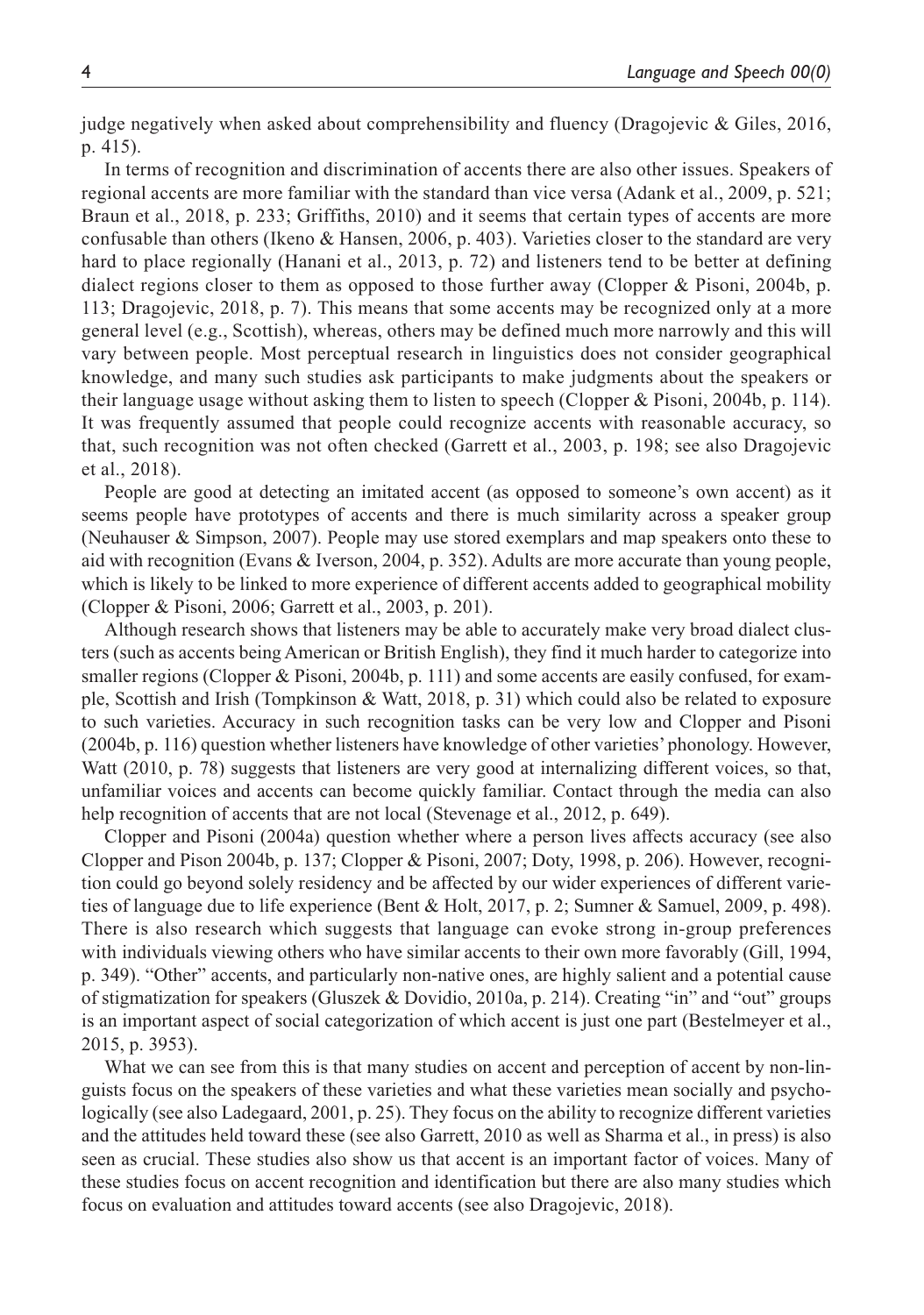This paper will focus on the issue of accuracy in recognition but from a different angle which is not part of these former studies. We will be examining the accuracy of recognition but bringing this together with specificity—what kinds of accent labels do participants use to label voices? Does this vary depending on where the speaker is from? From a forensic angle, there are also linguistic studies which investigate accent evaluation and the evidence this may have on the perception of guilt (see also Dragojevic et al., 2021). Dixon and Mahoney (2004) examined whether nonstandard accents would be perceived as more guilty than standard speakers. Their study included almost 200 undergraduate students listening to four created police interviews, where the "suspect" used a received pronunciation (RP) or Birmingham accent during the interviews. Results showed that more than 95% of their participants were able to guess correctly the suspects' regional identity (2004, p. 67). This is very high, but more detail is needed to establish what their participants were asked to do. On the other hand, other studies suggest that participants are not very good at recognizing accents (Hollien, 1996, p. 15). This could be due to the fact that people do not have the meta-linguistic knowledge to describe voices, which Griffiths illustrated in an accent description study in a forensic context (Griffiths, 2010, p. 2). Tompkinson and Watt (2018: 19–21) questioned whether people have the ability and language to describe voices. People are generally not aware that they may need to recognize a voice again which is similar to an earwitness context, so that, if witnesses are unprepared or have only little time to encode efficient strategies, then that will be problematic for earwitness testimony (Clifford, 1980, p. 383). The issue of confidence when placing, labeling and describing accents is also important as this is rarely examined within the research but can be used within the court to strengthen or undermine evidence. For example, the defense might argue that an unconfident witness may be mistaken, while the prosecution might argue that a confident witness is likely to be correct. This focus on confidence and its relation to the particular levels of recognition also differentiate this study from previous research. Furthermore, we focus also on the background of the speaker to examine whether where they come from influences the levels of specificity and confidence of their responses.

This paper will focus solely on one particular aspect of the voice, namely regional accent, and listeners' ability to recognize accents as they may be asked to do as part of their earwitness testimony through two different experiments. We know that accent is a very salient feature of language and would like to know more about how listeners respond to accents they hear. In the two experiments that follow and will each be discussed in turn, we will examine accuracy in accent detection, confidence in reporting accuracy, and identifying which features listeners comment on when making such detections. Our aim is to follow-up on what is already known about accent recognition and try to understand how this type of task can be applied in the real world, for example, when earwitnesses are asked about voices they may have heard to try to find the best way of gathering relevant and accurate evidence. Our research questions are as follows:

- Can speakers detect British English accents accurately?
- Can we find out which linguistic features they use to do so?
- Does speaker confidence reflect accuracy?
- Does the listener's residence or their experience of an accent affect their identification?

# **3 Experiment 1**

In Experiment 1, we asked listeners to make accent detection judgments. We were interested in how accurate and specific their answers were, and how confident they were in their responses. Based on the existing literature, we expected accuracy, specificity, and confidence to vary between different accents depending on the exposure they had with accents from around the United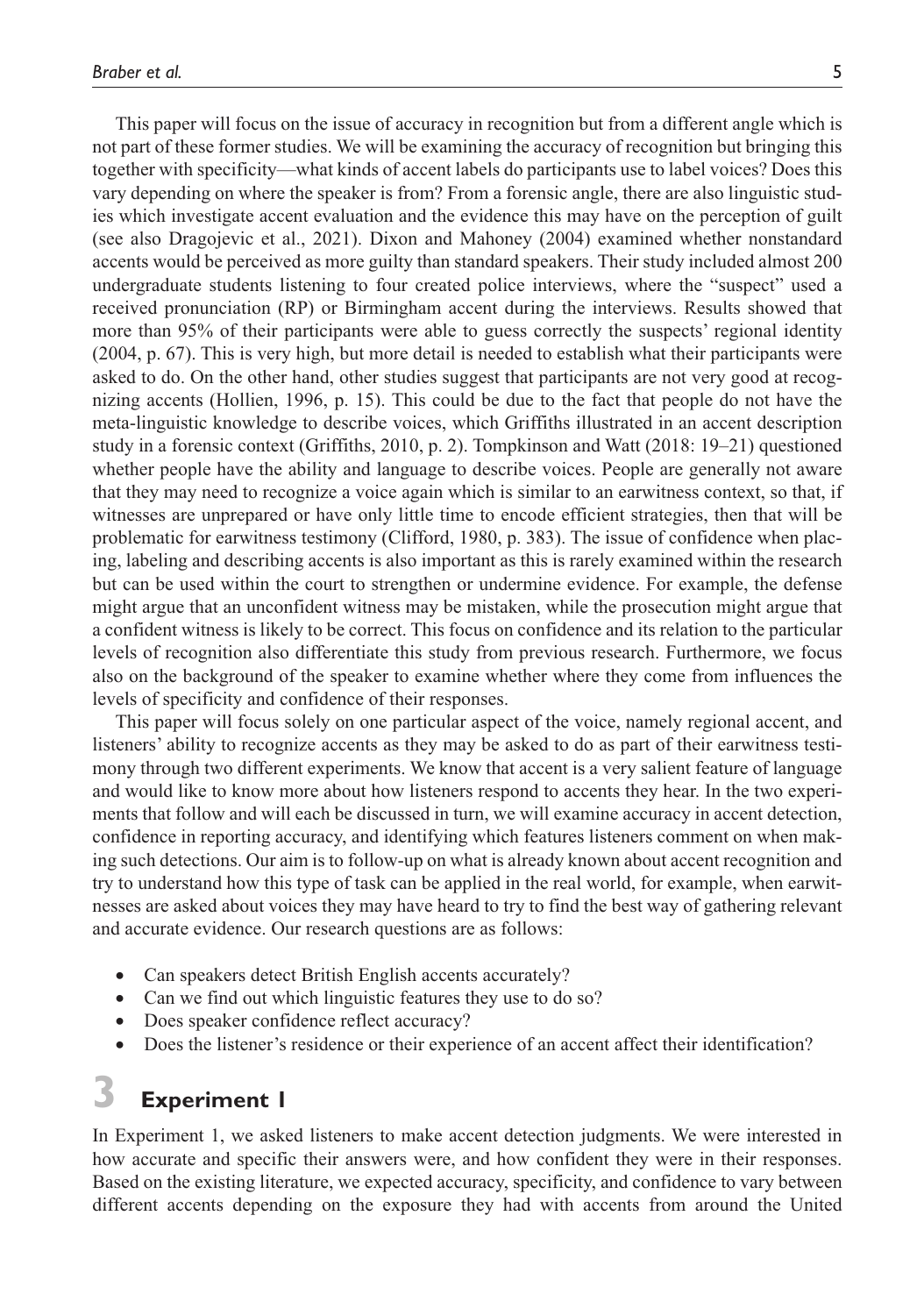Kingdom, depending on where they were from, where they had lived and experience with such accents in the media.

### *3.1 Participants*

There were 41 participants (25 females and 16 males) with an average age of 31.26 years (*SD*=10.67; age range=18–61). All participants had normal or corrected-to-normal hearing, were native English speakers and were born and/or raised in the United Kingdom. The participants were recruited using convenience sampling and social media platforms and were invited to enter a prize draw to win Amazon vouchers (£50/£25/£10). Ethical approval was provided by Nottingham Trent University's (NTU) ethics committee.

### *3.2 Materials*

The stimuli were drawn from the Centre for Speech-Technology Research Voice Cloning Toolkit (VCTK) corpus (Veaux & Yamagishi, 2017). This corpus features voice data uttered by 109 native speakers of English with various accents. The 96kHz versions of the recordings are publicly available at <https://doi.org/10.7488/ds/2101>. Each speaker reads aloud a selection of about 400 sentences. These include the Rainbow Passage, sentences selected from a newspaper, and an elicitation paragraph intended to reveal the speaker's accent. Using read speech, rather than a spontaneous speech sample, allowed us to control the content across all speakers, ensuring we isolated accent from other linguistic features, such as morpho-syntax and lexis, which were not the focus of this study (see Van Bezooijen & Gooskens, 1999, which involves the examination of the extent to which prosodic and pronunciation cues are crucial in identifying speakers).

For this experiment, 12 speakers (see Table 1) were selected. We used a single voice to represent each accent because the VCTK corpus does not feature enough speakers from the same specific locations to facilitate stimulus sampling. Selecting speakers from different geographical areas to represent broad accent categories would have introduced noise to the data. Male and female voices were used and all speakers were aged between 18 and 30. They each read an excerpt from the Rainbow Passage with a duration of approximately 10seconds. The same excerpt was used for each speaker: "If the red of the second bow falls upon the green of the first, the result is to give a bow with an abnormally wide yellow band, since red and green light when mixed form yellow." This passage is frequently used in linguistic studies as it includes a sufficient range of vowel and consonant sounds to allow comparison between different varieties of English (see, for example, Boyd et al., 2015). Although accents can vary to a great extent even within regions, it may be useful to consider some of the most salient features of the linguistic varieties which participants listened to in Experiments 1 and 2 (for more information, see Wells, 1986) as these are likely to be features focused on by our participants and this will be further examined in the qualitative analysis of Experiment 2, where we ask which words our participants used to place where the voice was thought to be from. A very brief description of these features can be seen in Table 2, although of course not all of these features will apply to all speakers. Both reading passages used in Experiments 1 and 2 contain examples of words which include these vocalic and consonantal features.

### *3.3 Procedure*

Participants were invited to take part in an experiment investigating how well people can identify accents. Participants for the study were recruited on social media—random sampling from around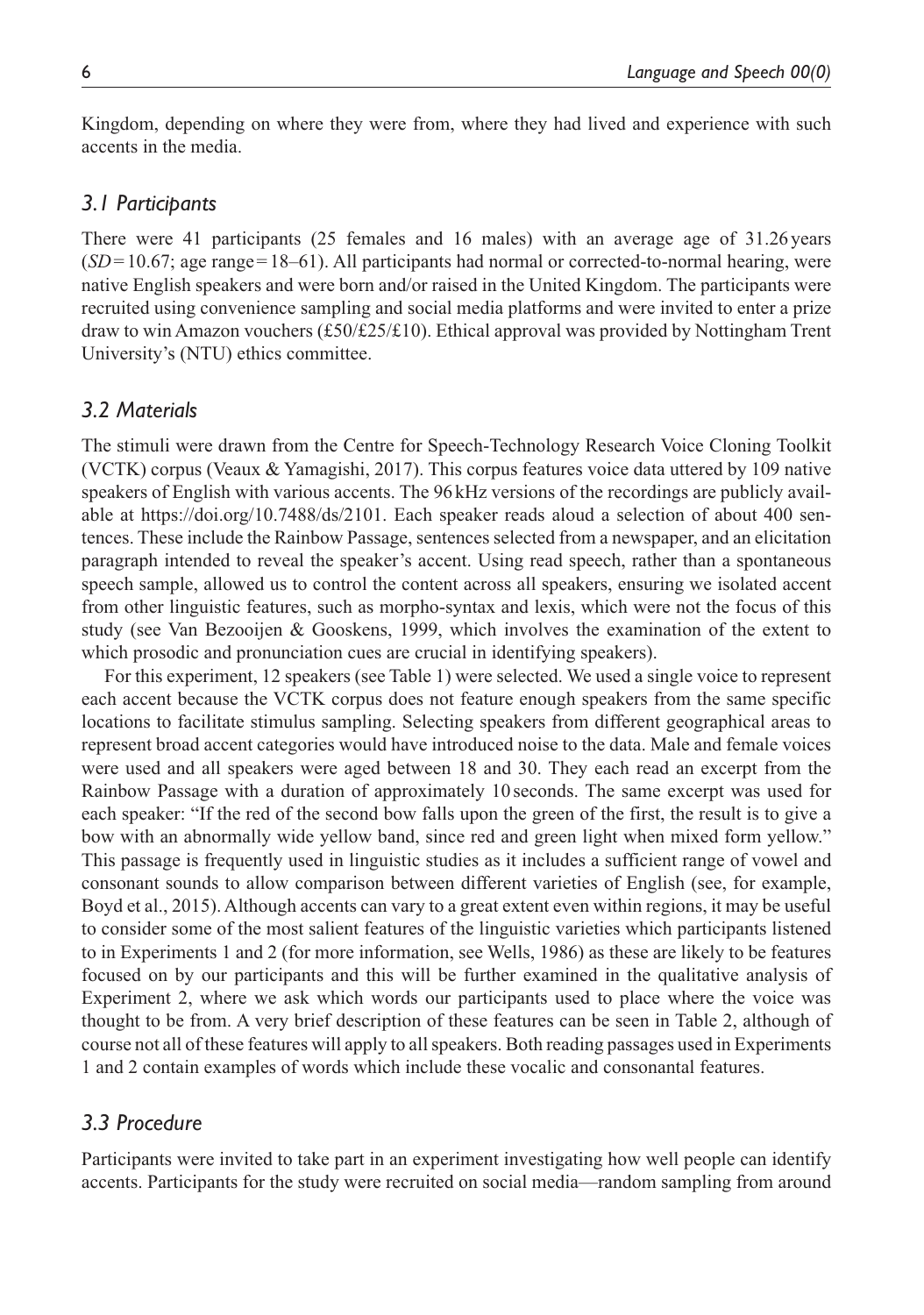#### **Table 1.** Voices Used From the VCTK Corpus.

| Location                        | Gender |
|---------------------------------|--------|
| Northern Ireland (Belfast)      | Female |
| Republic of Ireland (Tipperary) | Male   |
| Scotland (Orkney)               | Male   |
| Wales (Cardiff)                 | Female |
| North-West (Manchester)         | Female |
| North-East (Newcastle)          | Male   |
| Yorkshire                       | Male   |
| East Midlands (Leicester)       | Male   |
| West Midlands (Stafford)        | Female |
| East Anglia (Essex)             | Male   |
| South-East (Surrey)             | Male   |
| RP (Oxford)                     | Female |

**Table 2.** Some Salient Features of Accents Used During These Experiments.

### **Scotland**

Rhotic; FOOT/STRUT split; no h-dropping; t-glottalling; lack of opposition between foot and goose; possible lack of distinction between trap/palm and LOT/THOUGHT: Scottish vowel length rule

#### **Republic of Ireland**

Rhotic; clear /l/; no h-dropping; foot/strut split; some pin/ pen merger; some price/choice merger; /ð/ and /ɵ/ produced as dentals rather than fricatives

#### **East Midlands**

Non-rhotic; frequent h-dropping; frequent yoddropping; lack of BATH/TRAP; split; lack of split in FOOT/STRUT; happy as /ɛ/; distinctive letter vowel

#### **South-East**

Non-rhotic; BATH/TRAP split; foot/strut split; t-glottalling; h-dropping; happy tensing

#### **Wales**

Mainly non-rhotic; clear /l/; strut/schwa merger; long face and goat vowels; distinctive nurse vowel; frequently long duration of consonants; musical prosody

#### **North-East**

Lack of **FOOT**/STRUT split; glottalization of /p,t,k/; no h-dropping; face and goat produced as monophthongs; clear /l/; nurse/north merger for some

#### **West Midlands**

Non-rhotic; velar nasal plus; "fudged" FOOT/STRUT split; variable BATH/TRAP split; distinctive price vowel; h-dropping

### **South-West**

Rhotic: variable BATH/TRAP split; FOOT/STRUT split; little t-glottalling; distinctive LOT and goat vowels

#### **Northern Ireland**

Rhotic; no h-dropping; clear /l/; foot/strut split; both /ɵ/ and /ð/ appear as fricatives; distinctive MOUTH vowel; rising intonation at end of sentences

#### **North-West**

Lack of FOOT/STRUT split; velar nasal plus; nurse/square merger and lack of closure in voiceless stops in Liverpool; generally non-rhotic (except some areas in Lancashire); h-dropping; lack of BATH/TRAP split; no happy tensing.

#### **East Anglia**

Non-rhotic; FOOT/STRUT split; bath/trap split; some goose/ goat mergers; near/square mergers, t-glottalling; categorial yod-dropping for some

### **Received Pronunciation (RP)**

Non-rhotic; BATH/TRAP split; FOOT/STRUT split; little t-glottalling; no h-dropping; happy tensing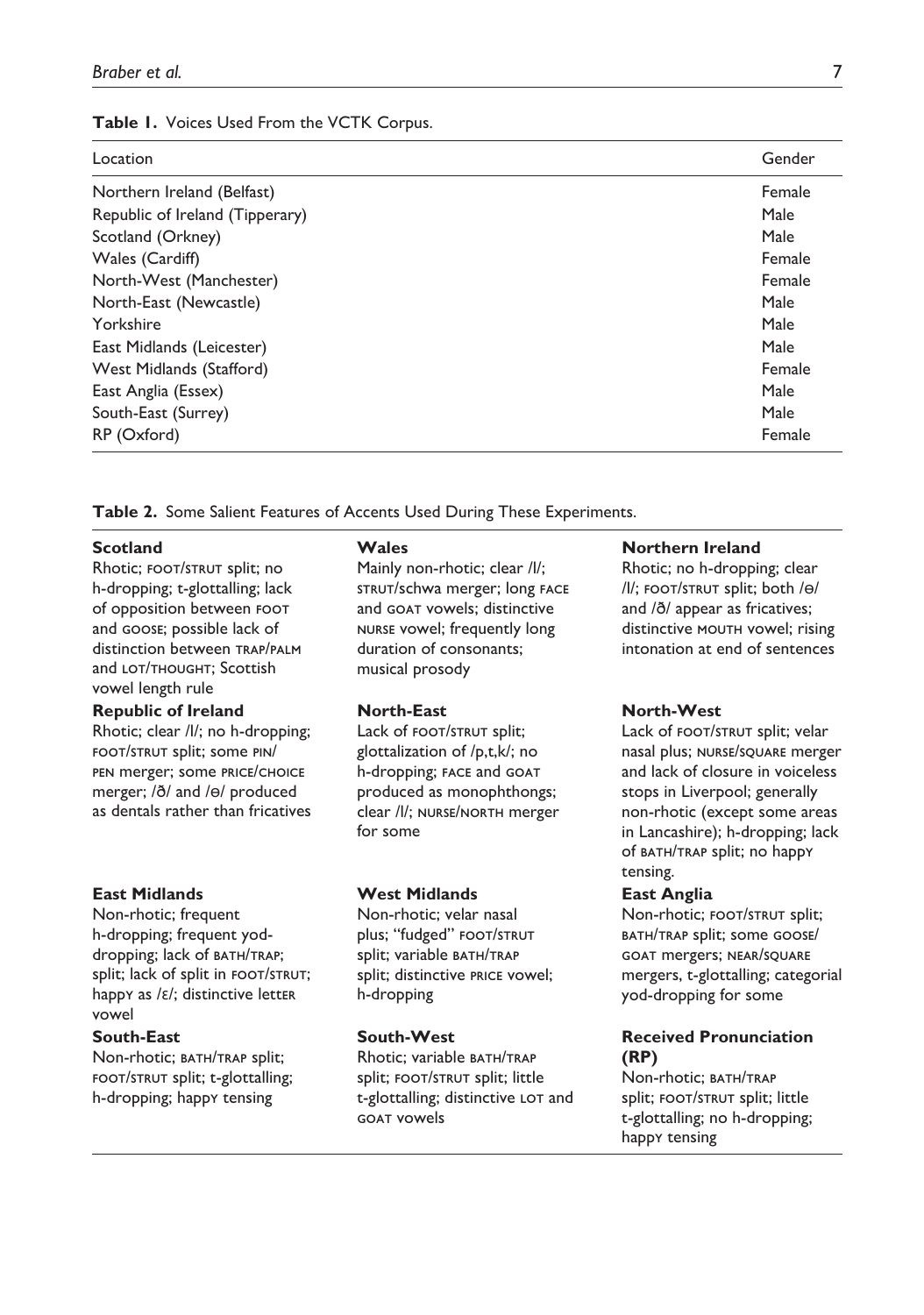the United Kingdom, not tied to specific geographical regions as we wanted to ensure a spread of participants from around the country. We ensure that by asking for native speakers or those raised in the United Kingdom, as we know that non-native speakers who have been living in the United Kingdom for a shorter amount of time find accent recognition much more difficult (McKenzie, 2015). We also asked participants about where they lived and whether they had moved around frequently. The average amount of unique locations within Britain and Ireland that participants had reported living in was 2.22  $(\pm 1.50 \text{ SD})$ . The 41 participants that took part had reported living in a total of 131 unique British and Irish locations with a range of either having in lived in just one unique location to seven unique locations. Some participants had also lived in other countries but these were not included.

The experiment ran using Qualtrics and took approximately 15minutes to complete. Participants were asked to complete the experiment using headphones and were given a code word to type in to evidence that they could hear clearly what was coming out of the headphones. They were also asked not to change the volume of the recordings once this test had taken place.

The participants listened to each of the 12 voices in turn, presented in a random order. They heard each voice once and only those participants whose timings indicated this were included in these data. They were asked where they thought the speaker came from and to provide a response by writing a location or naming the accent and being as specific as they could (for a discussion on the benefits of such a free choice task, see Bent et al., 2016, p. 105). Following this, they were asked how confident they were in their judgment (on an 11-point rating scale: 0=*not confident at all*; 11=*extremely confident*). They were not able to proceed to the next speaker until they had listened to the entire extract and completed the questions.

### *3.4 Results and analysis*

As we were interested in examining how specific the responses were that participants gave, we coded the responses given by the participants according to the following levels:

- 1. Country (England, Scotland, Wales, Ireland)
- 2. Large area (e.g., South England, Northern Ireland)
- 3. Region (e.g., East Midlands, North West England, East Anglia)
- 4. County (e.g., Yorkshire, Leicestershire)
- 5. City (e.g., Glasgow, London, Manchester)

The percentage of responses provided at each level of specificity is presented in Table 3. Please note, the percentages in Columns 1–5 do not indicate accuracy, but rather how specific participants were when providing a response. Overall accuracy for each accent is provided in the "Accuracy (%)" column. For example, Table 3 indicates that for the Cardiff accent, 36.59% of the responses were provided at Level 5 (city), but only 14.63% of the overall responses were accurate. In Table 3, we present overall accuracy, but it is worth noting that only 9.62% of responses provided at Level 5 (city) were correct, while 80.64% of responses provided at Level 1 (country) were correct. Even random performance (i.e., guessing) at Level 1 would lead to 25% accuracy given there are only four options. This is not true of Level 5, as there are far more possible options. Despite this, we treat all incorrect responses in the same way as any incorrect response has the potential to be misleading in terms of identity. In a forensic context, an incorrect response from a witness could derail an investigation, regardless of the level of region specificity.

Accuracy was recorded at the level given by the participants. Therefore, if a participant responded with "Scotland" for the Orkney voice, this would be marked as correct, but incorrect if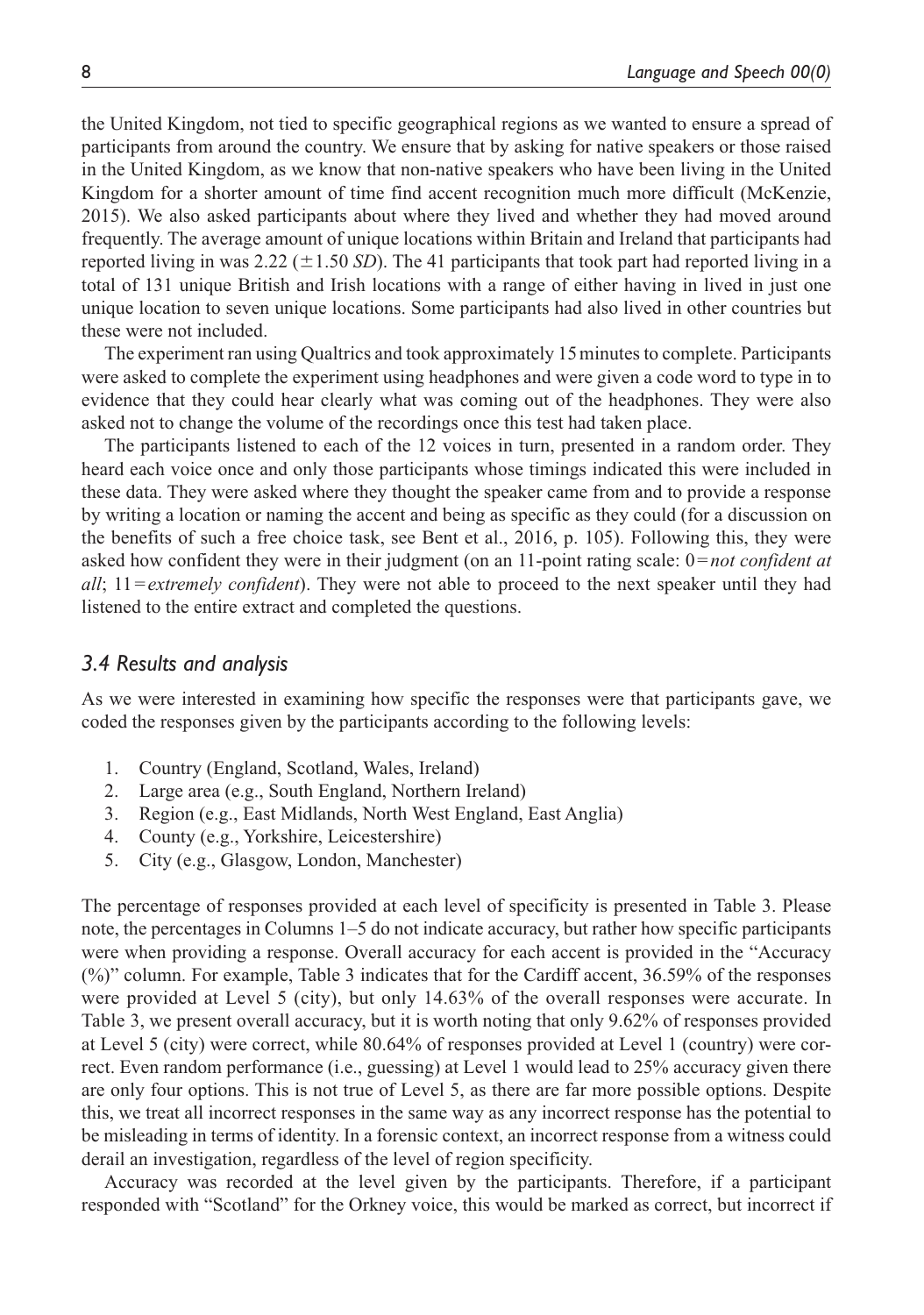| Accent           | Level of region specificity (%) |              |       |       |       | Accuracy (%) | Confidence (%) |
|------------------|---------------------------------|--------------|-------|-------|-------|--------------|----------------|
|                  |                                 | $\mathbf{2}$ | 3     | 4     | 5     |              |                |
| <b>Belfast</b>   | 42.50                           | 40.00        | 2.50  | 2.50  | 12.50 | 64.10        | 58.97          |
| <b>Tipperary</b> | 60.53                           | 23.68        | 7.89  | 0.00  | 7.89  | 71.05        | 67.22          |
| Orkney           | 64.10                           | 0.00         | 5.13  | 0.00  | 30.77 | 61.54        | 71.84          |
| Cardiff          | 19.51                           | 19.51        | 12.20 | 12.20 | 36.59 | 14.63        | 40.00          |
| Manchester       | 7.89                            | 31.58        | 7.89  | 18.42 | 34.21 | 13.16        | 39.43          |
| Newcastle        | 22.22                           | 22.22        | 8.33  | 16.67 | 30.56 | 25.00        | 40.31          |
| Yorkshire        | 0.00                            | 18.42        | 5.26  | 23.68 | 52.63 | 35.29        | 46.05          |
| Leicester        | 2.50                            | 30.00        | 17.50 | 0.00  | 50.00 | 15.38        | 44.50          |
| Stafford         | 7.89                            | 31.58        | 13.16 | 7.89  | 39.47 | 22.86        | 44.12          |
| Essex            | 2.70                            | 18.92        | 8.11  | 18.92 | 51.35 | 24.32        | 44.44          |
| Surrey           | 5.00                            | 32.50        | 12.50 | 12.50 | 37.50 | 55.00        | 47.30          |
| Oxford           | 4.88                            | 31.71        | 12.20 | 14.63 | 36.59 | 39.02        | 47.11          |

**Table 3.** Listener Responses: Level of Region Specificity, Accuracy, and Confidence.

they had answered with "Edinburgh." The descriptive statistics reported in Table 3 reveal that overall accuracy was low, but that it varied across accents. Overall, participants were not particularly confident in their responses. The least accurate responses were for Manchester (13%), Leicester (15%), and Cardiff (15%). The highest accuracy was for Tipperary (71%), Belfast (64%), and Orkney (62%). It appears that less specific responses were more likely to be accurate, so that, for the three most accurate voices, the overwhelming responses were at Level 1 where respondents were saying that the voices were "Irish" or "Scottish," but very rarely were more detailed responses given. For the voices from England, participants were more likely to give a more detailed response (such as Liverpool, Manchester, or London), but accuracy was low (see also Bent & Holt, 2017 for a discussion about broader and more specific distinctions related to accuracy). The percentage of responses for each level can be more clearly visualized in Figure 1.

As the responses are likely to vary across both speakers and listeners, we explored the accuracy data using multilevel modeling, so that, both listeners and speakers could be treated as random effects (see Smith et al., 2019). The relationship between level and accuracy was examined using the ordinal package in R (Christensen, 2011). Level was the dependent variable and accuracy was the predictor. Two models were compared, the first only included intercepts, and the second included accuracy as a predictor. Level predicted accuracy  $(G^2=102.49, p<.001)$ . In line with what we expected based on the visual inspection of Table 1, less specific responses were more likely to be accurate.

We examined the relationship between confidence and accuracy using the same method that we used to examine the relationship between level and accuracy. Confidence predicted accuracy  $(G<sup>2</sup>=26.46, p<.001)$ ; responses provided with higher levels of confidence were more likely to be accurate.

All R-scripts and data can be accessed at: [https://osf.io/ezmr3/?view\\_only=321a4d22b82745fd](https://osf.io/ezmr3/?view_only=321a4d22b82745fda0fa54b617a99267) [a0fa54b617a99267.](https://osf.io/ezmr3/?view_only=321a4d22b82745fda0fa54b617a99267)

In summary, accuracy was low, but variable. This reflects that accent identification can be difficult, but that some voices are easier to classify than others. The difficulty of accent identification is also reflected by the low confidence ratings. It appears that listeners have metacognitive awareness of the difficulty of accent identification; there is a relationship between confidence and accuracy. Responses varied in terms of how specific they were and were more likely to be accurate if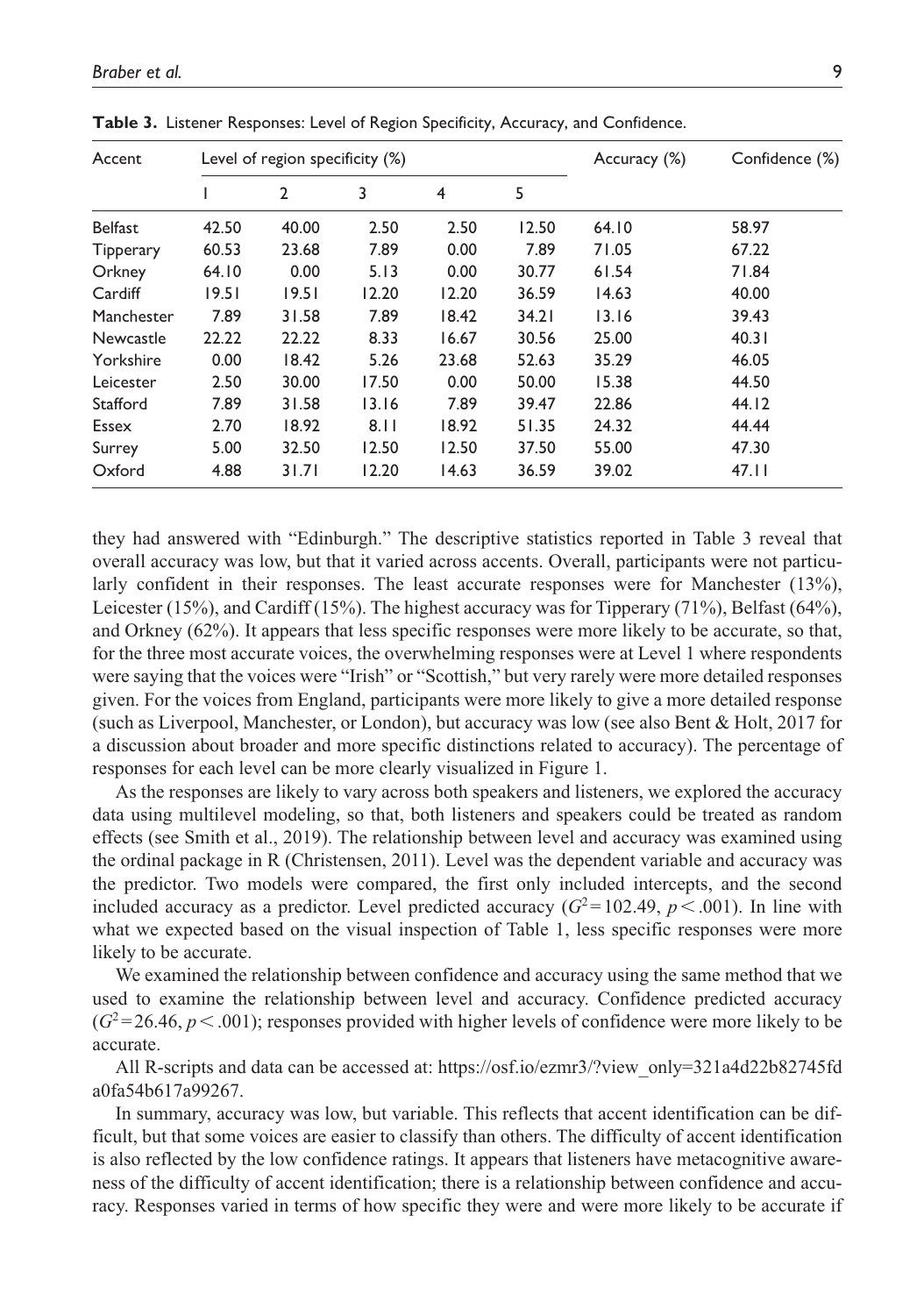

**Figure 1.** Levels of region specificity given for each accent: Experiment 1.

they were less specific. This may be because people have a tendency to be vague when they are not sure or are not particularly familiar with the accent in question. It is notable that the non-English accents elicited some of the least specific (and therefore most accurate) responses. It would appear that erring toward being vague can be a sensible strategy in terms of achieving accuracy which might be of particular importance in a forensic setting.

# **4 Experiment 2**

For our purpose, the VCTK has some limitations. For example, it does not provide precise location information for all voices (e.g., only "Yorkshire" for one of the voices), making it difficult to examine listener's performance in terms of how accurate or specific they were. Furthermore, the speakers do not all have particularly "strong" local accents determined by distinctive vowel and consonant pronunciations. As overall accuracy was low in Experiment 1, we decided to record speakers with more distinctive regional accents for Experiment 2, and to use longer speech samples. We also examined the relationship between speaker and listener location, recruiting both English and Scottish participants, and examining how they responded to English and non-English speakers. Based on the results of Experiment 1, we expected that listeners would respond to the accents they were least familiar with by being less specific. We examined which linguistic features and specific words listeners used to inform their responses by asking them how they had come to a decision regarding speaker accent. We also asked questions about their familiarity with these accents and where they had heard them before.

## *4.1 Participants*

There were 57 participants (36 females and 21 males). The average age was 35.89years (*SD*=12.64; age range=19–66). Of these 35 were born and/or raised in England, and 22 were born and/or raised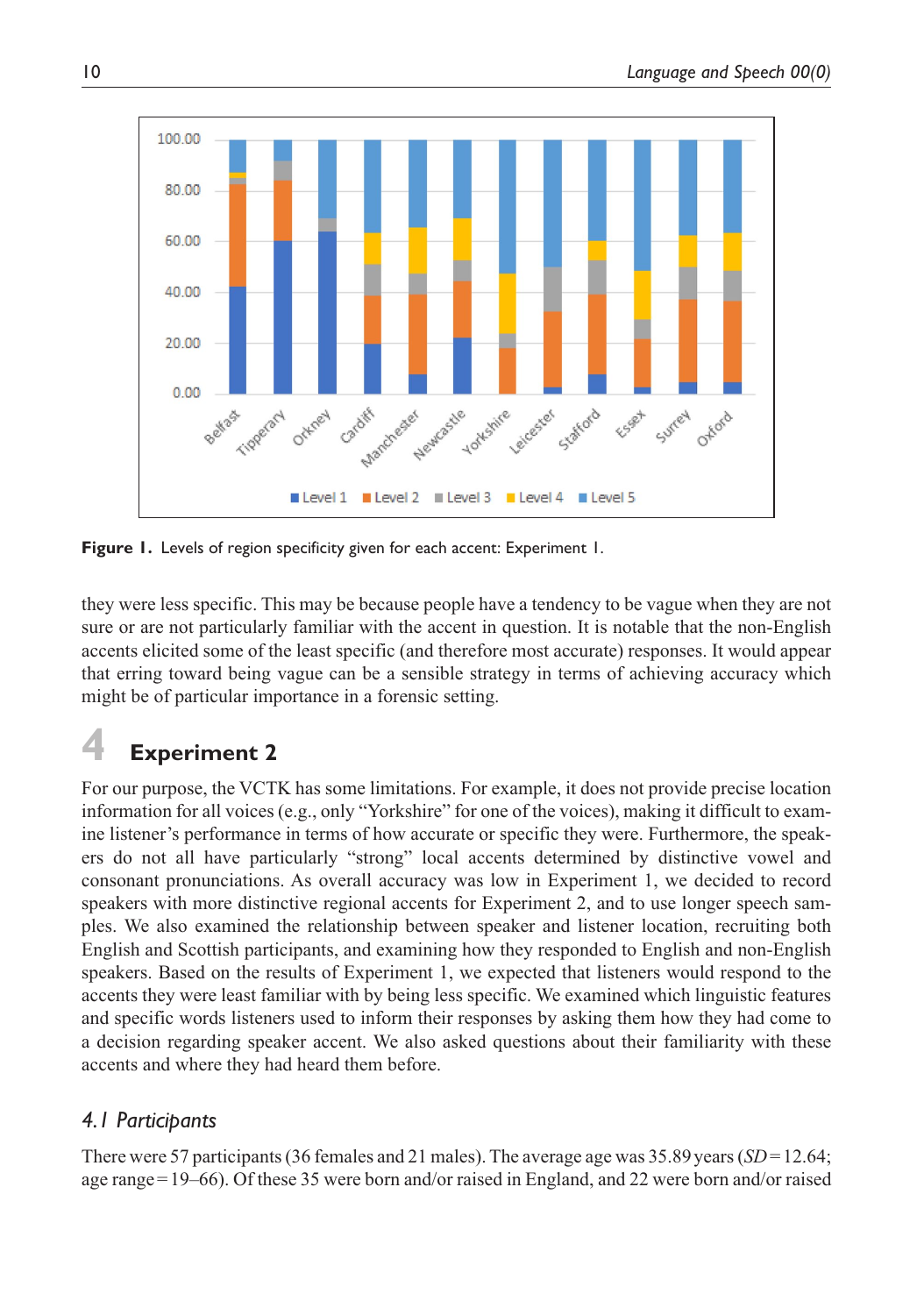|  |  | Table 4. Voices Recorded for the Project. |  |  |
|--|--|-------------------------------------------|--|--|
|--|--|-------------------------------------------|--|--|

| Location                           |
|------------------------------------|
| Northern Ireland (Belfast)         |
| Republic of Ireland (County Kerry) |
| Scotland (Giffnock, near Glasgow)  |
| Wales (Carmarthen)                 |
| North-West (Bolton)                |
| North-West (Liverpool)             |
| North-East (Durham)                |
| East Midlands (Nottingham)         |
| West Midlands (Birmingham)         |
| South-West (Bristol)               |
| South-East (North London)          |
| RP (Welwyn Garden City)            |

in Scotland. As in Experiment 1, all participants had normal or corrected-to-normal hearing, and were native English speakers. We requested native speakers or those raised in the United Kingdom, as we know that non-native speakers who have been living in the United Kingdom for a shorter amount of time find accent recognition much more difficult (McKenzie, 2015). We also enquired about the extent to which participants had moved around the United Kingdom. The average amount of unique locations within Britain and Ireland that participants had reported living in was 2.71 (+–1.46 *SD*). The 57 participants that took part had reported living in a total of 152 unique British and Irish locations with a range of either having in lived in just one unique location to six unique locations. Some participants had also lived in other countries, but these were not included. The participants were recruited using convenience sampling and social media platforms and were invited to enter a prize draw to win Amazon vouchers  $(\pounds 50/\pounds 25/\pounds 10)$ . Ethical approval was provided by NTU's ethics committee.

## *4.2 Materials*

The voice samples featured speakers who were staff at NTU. All the speakers were male, aged between 35 and 55, and all had regional accents which could be seen as typical of the region they represented. One of the limitations of the first experiment was that both male and female voices were rated (see also other studies such as Carrie, 2017 where gender is included to test for evaluative differences). Due to the possible confound of accent with the gender of the speaker in Experiment 1 (as has been suggested by Garrett, 2010, p. 94), we ensured gender was controlled in Experiment 2. The regional background of these 12 speakers can be seen in Table 4. In a similar way to Experiment 1, we use one speaker to represent one accent. All voice samples were sampled at accent level, which reduces the ability to sample speakers as adding significantly more speakers would have meant having to reduce the range of voices to ensure the experiment could be completed within a realistic timeframe. We ensured the voices used were agreed by all co-authors as being representative of that region—the team has much experience in working with accents and all have a range of accents from around the United Kingdom.

The speakers were recorded reading aloud an extract from the Rainbow Passage. The extract had a duration of approximately 30 seconds: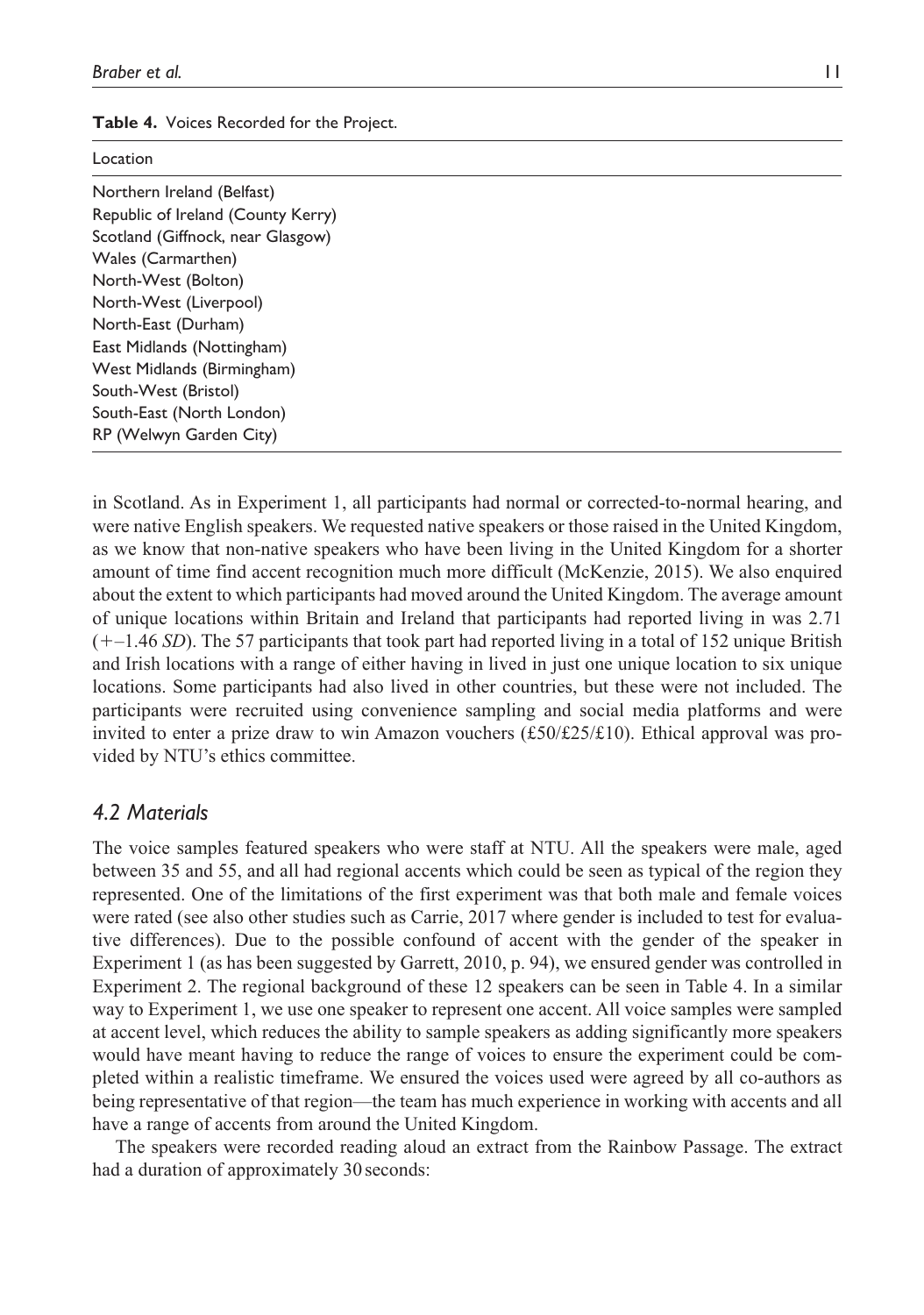When the sunlight strikes raindrops in the air, they act as a prism and form a rainbow. The rainbow is a division of white light into many beautiful colours. These take the shape of a long round arch, with its path high above, and its two ends apparently beyond the horizon. There is, according to legend, a boiling pot of gold at one end. People look, but no one ever finds it. When a man looks for something beyond his reach, his friends say he is looking for the pot of gold at the end of the rainbow.

## *4.3 Procedure*

Participants were invited to take part in an experiment investigating how well people can identify accents. The experiment ran using Qualtrics and took approximately 20minutes to complete. Participants were asked to complete the experiment using headphones and were given a code word to type in to evidence that they could hear clearly what was coming out of the headphones. They were also asked not to change the volume of the recordings once this test had taken place.

After these instructions, the participants listened to each of the 12 voices in turn, presented in a random order. The written extract of text was visible while each voice was playing. The participants were asked where they thought the speaker came from, and to be as accurate and specific as possible. Following this, they were asked how confident they were in their judgment (on an 11-point rating scale:  $0 = not$  confident at all;  $11 =$  extremely confident). They were also asked:

- to write down any words or phrases that helped them identify where the speakers came from
- how the way the person spoke informed their decision (e.g., particular voice features)
- how they knew what the accent was (options: they had heard this accent before on radio/TV/ media; they knew someone with the same accent; they had lived in location with the same accent; other which could then be expanded on)
- whether the voice itself was familiar to them, that is, whether they knew any of the voices personally (this was not the case for any of the participants).

The participants were not able to proceed to the next speaker until they had listened to the entire extract and completed all of the questions.

## *4.4 Results*

*4.4.1 Quantitative analysis.* As in Experiment 1, responses were classified according to level of regional specificity, as well as accuracy. The percentage of responses provided at each level of specificity is presented in Table 5. The percentages in Columns 1–5 do not indicate accuracy, but rather how specific participants were when providing a response. Overall accuracy for each accent is provided in the "Accuracy (%)" column. For example, Table 5 indicates that for the Durham accent, 76.19% of the Scottish listeners' responses were provided at Level 5 (city), but only 14.29% of the overall responses were accurate (meaning that they named another location in the region, for example, Newcastle).

The descriptive statistics presented in Table 5 reveal that both specificity and accuracy were highly variable, with many voices eliciting different patterns of responses for English and Scottish listeners. Confidence was also highly variable.

Table 5 illustrates some of the differences between Scottish and English participants. For example, where just over 50% of English participants used the category "Scottish" for the Glaswegian voice, no Scottish participants used such a vague descriptor and almost all participants used Level 5 to describe the voice. We see similar patterns for the two Irish speakers where the Scottish participants use the descriptor "Irish" at 4% and 18%, whereas the English participants are more likely to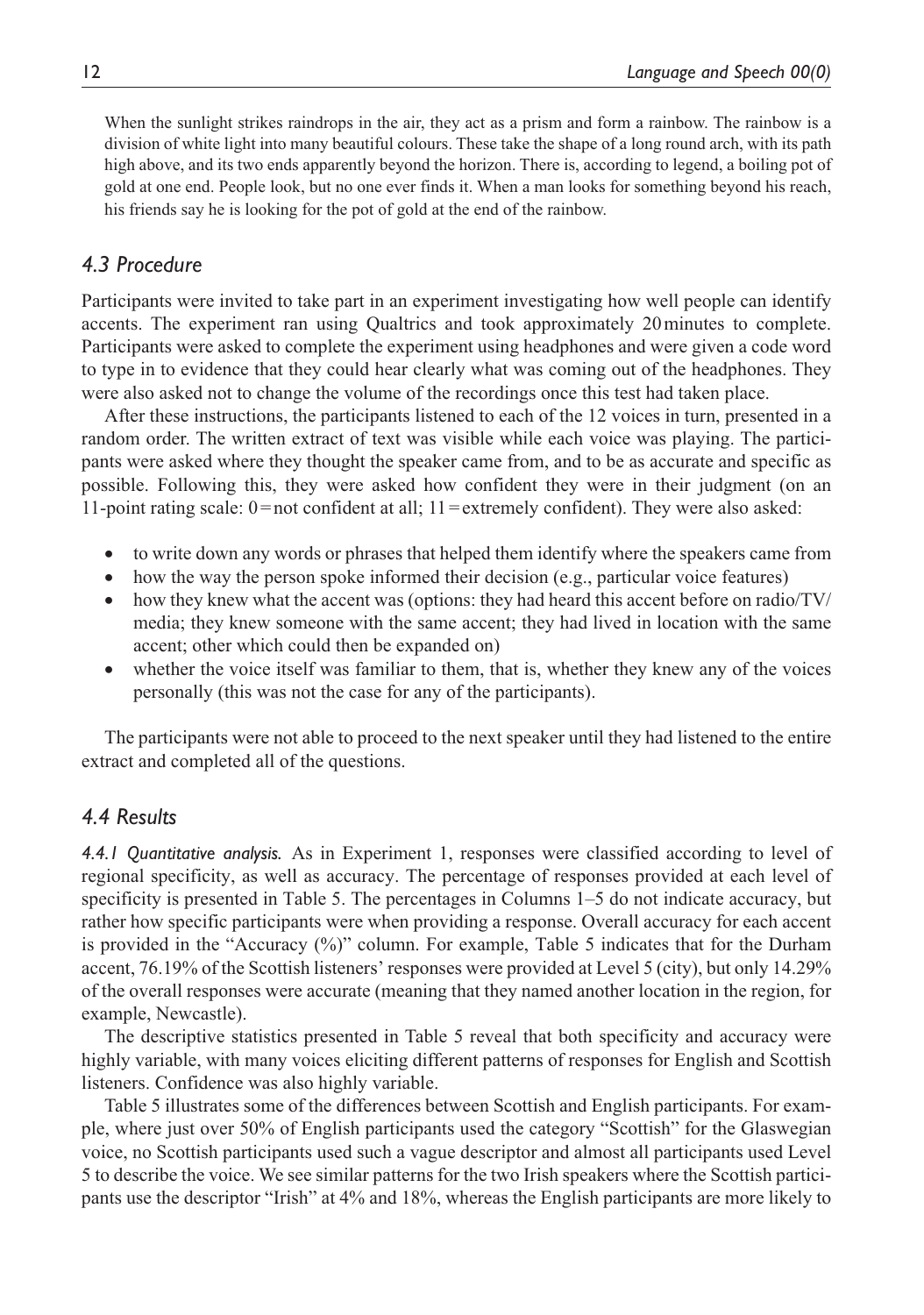| Accent         | Listener | Level of region specificity (%) |                |       |                | Accuracy | Confidence |        |
|----------------|----------|---------------------------------|----------------|-------|----------------|----------|------------|--------|
|                |          | ı                               | $\overline{2}$ | 3     | $\overline{4}$ | 5        | $(\%)$     | $(\%)$ |
| <b>Belfast</b> | Scot     | 4.55                            | 40.91          | 4.55  | 0.00           | 50.00    | 81.82      | 80.95  |
|                | Eng      | 31.43                           | 42.86          | 5.71  | 0.00           | 20.00    | 88.57      | 76.25  |
| Birmingham     | Scot     | 0.00                            | 22.73          | 9.09  | 9.09           | 59.09    | 50.00      | 51.36  |
|                | Eng      | 0.00                            | 14.71          | 8.82  | 11.76          | 64.71    | 44.12      | 50.34  |
| <b>Bolton</b>  | Scot     | 0.00                            | 4.55           | 0.00  | 72.73          | 22.73    | 18.18      | 60.95  |
|                | Eng      | 0.00                            | 0.00           | 0.00  | 70.59          | 29.41    | 11.76      | 62.67  |
| <b>Bristol</b> | Scot     | 4.76                            | 33.33          | 14.29 | 14.29          | 33.33    | 23.81      | 34.74  |
|                | Eng      | 6.25                            | 18.75          | 18.75 | 15.63          | 40.63    | 37.50      | 41.60  |
| Carmarthen     | Scot     | 45.45                           | 22.73          | 9.09  | 0.00           | 22.73    | 59.09      | 80.50  |
|                | Eng      | 55.88                           | 20.59          | 0.00  | 0.00           | 23.53    | 73.53      | 78.33  |
| Co Kerry       | Scot     | 18.18                           | 45.45          | 0.00  | 4.55           | 31.82    | 36.36      | 70.48  |
|                | Eng      | 42.86                           | 28.57          | 5.71  | 2.86           | 20.00    | 54.29      | 69.06  |
| Durham         | Scot     | 0.00                            | 0.00           | 4.76  | 19.05          | 76.19    | 14.29      | 69.05  |
|                | Eng      | 3.03                            | 3.03           | 15.15 | 12.12          | 66.67    | 24.24      | 61.56  |
| Glasgow        | Scot     | 0.00                            | 4.55           | 4.55  | 4.55           | 86.36    | 22.73      | 69.50  |
|                | Eng      | 54.55                           | 3.03           | 0.00  | 0.00           | 42.42    | 63.64      | 67.81  |
| Liverpool      | Scot     | 0.00                            | 0.00           | 0.00  | 9.52           | 90.48    | 90.48      | 75.00  |
|                | Eng      | 0.00                            | 0.00           | 5.71  | 17.14          | 77.14    | 60.00      | 60.91  |
| N London       | Scot     | 13.64                           | 27.27          | 13.64 | 18.18          | 27.27    | 63.64      | 54.21  |
|                | Eng      | 2.94                            | 14.71          | 32.35 | 20.59          | 29.41    | 55.88      | 47.33  |
| Nottingham     | Scot     | 0.00                            | 14.29          | 9.52  | 0.00           | 76.19    | 19.05      | 45.00  |
|                | Eng      | 0.00                            | 9.38           | 12.50 | 21.88          | 56.25    | 31.25      | 41.82  |
| W G City       | Scot     | 4.55                            | 22.73          | 4.55  | 18.18          | 50.00    | 31.82      | 45.50  |
|                | Eng      | 0.00                            | 14.71          | 29.41 | 20.59          | 35.29    | 47.06      | 49.33  |

**Table 5.** Accuracy and Confidence Levels.

use Level 1, with 31% and 43%, respectively for the Irish varieties. The exception to the non-English voices is the Carmarthen voice, where both English and Scottish participants use Level 1 (Wales) at around 50%. We can also see that for the English voices, the category "English" is almost never used by the participants, neither Scottish nor English. Confidence levels are similar across Scottish and English participants.

We can see the levels allocated by the Scottish and English participants for each individual voice in Figure 2.

Accent identification accuracy was analyzed using multilevel logistic regression (lme4 package in R: Bates et al., 2015). Both listeners and speakers (i.e., accents) were treated as random effects. We compared three nested models, fitted using restricted maximum likelihood. Accuracy (0 or 1) was the dependent variable. Model 1 included a single intercept, Model 2 included the main effects (listener nationality and speaker nationality), and Model 3 included the two-way interaction. The likelihood ratio tests, provided by lme4, were obtained by dropping each effect in turn from the appropriate model. The chi-square statistic  $(G^2)$  and *p*-value associated with dropping each effect are reported in Table 6. In Model 3, the estimate of the *SD* of participant effect was 0.82 and for the accent effect, it was 0.89, showing that participants and accents account for a similar amount of variation in the model. That is, there is equivalent variability in terms of accuracy both across accents and across listeners.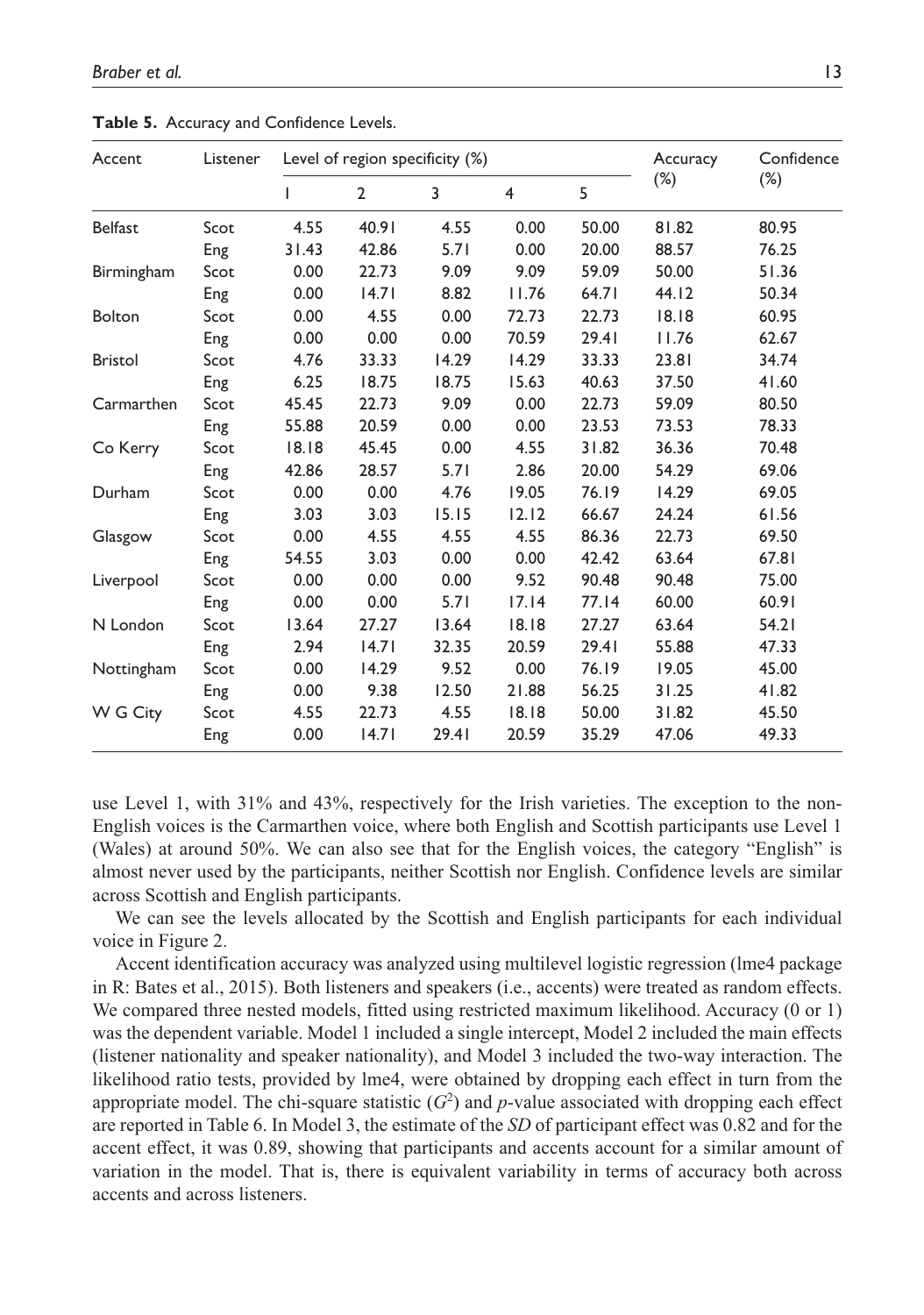

**Figure 2.** Level of region specificity given for each accent: Experiment 2.

| Source                                           |      |      |
|--------------------------------------------------|------|------|
| Listener nationality                             | 1.62 | .203 |
| Accent nationality                               | 4.02 | .045 |
| Listener nationality $\times$ accent nationality | 8.05 | .005 |

Table 6. Summary of Likelihood Tests for the 2 × 2 Factorial Analysis: Accent.

There was no main effect of listener nationality; accuracy did not vary according to whether the listener was from England or Scotland. There was a main effect of accent nationality, with non-English accents identified more accurately than English accents. However, there was an interaction between listener nationality and accent nationality. Figure 3 aids interpretation of these results, showing the mean percentage accuracy in each condition of the factorial design. Based on visual inspection, English listeners were more accurate than Scottish listeners when identifying non-English accents but equally accurate when identifying English accents. As we show below, this effect can be understood better when we also consider how detailed these responses were.

The level data (Levels 1–5) were analyzed using multilevel ordered logistic regression in R using the ordinal package (Christensen, 2011). We tested for individual effects using the same method as the accuracy analysis. Three models were compared, this time with level as the dependent variable. The chi-square statistic  $(G^2)$  and *p*-value associated with dropping each effect are reported in Table 7. In model 3, the estimate of the *SD* of participant effect was 0.69 and for the accent effect it was 0.75. As in the accuracy analysis, participants and accents account for a similar amount of variation in the model.

There was a main effect of listener nationality, with Scottish listeners being overall more specific than English listeners. There was also a main effect of speaker nationality, with non-English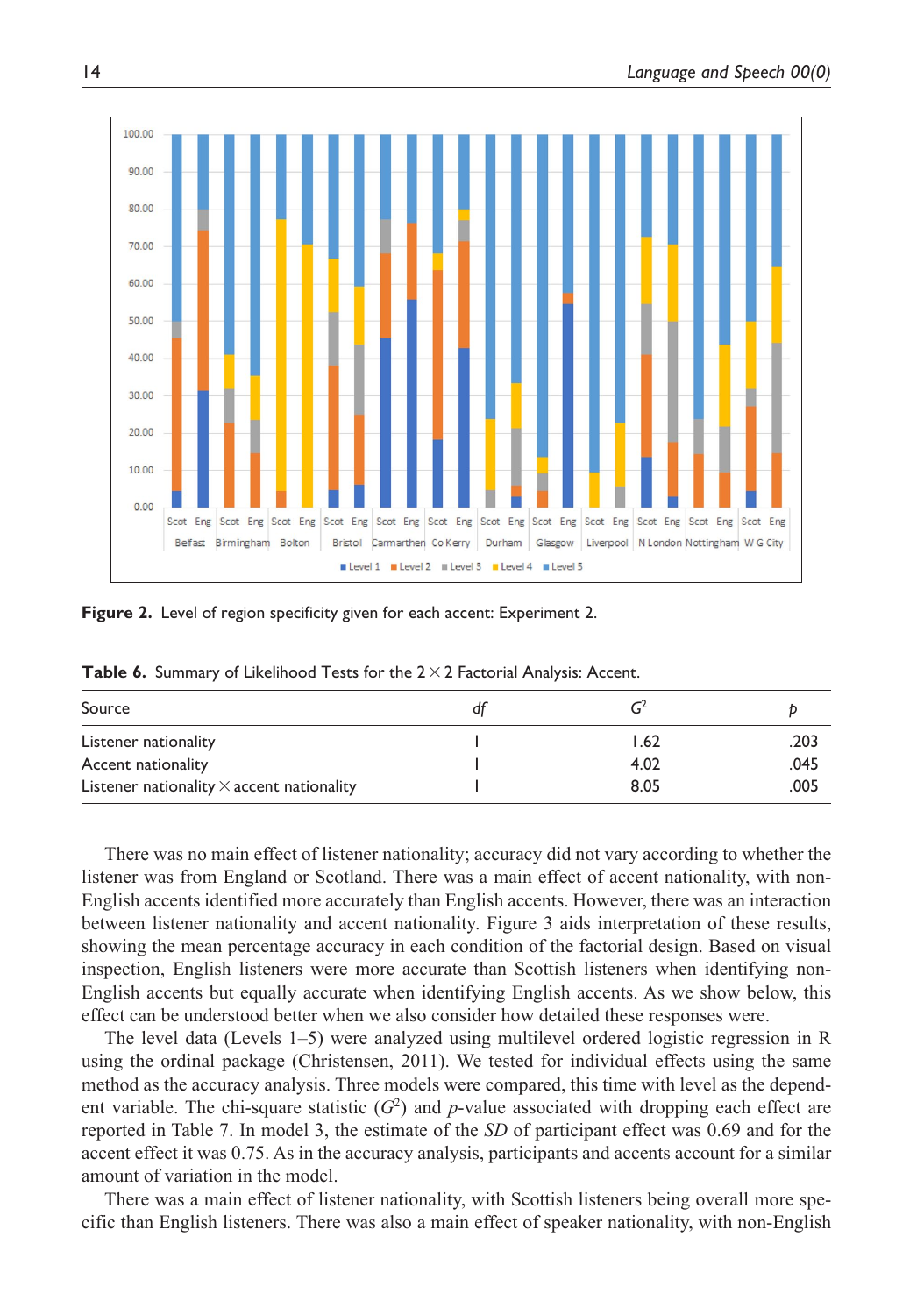

Figure 3. Accent identification accuracy.

Table 7. Summary of Likelihood Tests for the 2 × 2 Factorial Analysis: Level of Region Specificity.

| Source                                           |       |        |
|--------------------------------------------------|-------|--------|
| Listener nationality                             | 5.06  | .025   |
| Accent nationality                               | 10.10 | .001   |
| Listener nationality $\times$ accent nationality | 22.79 | < 0.01 |



**Figure 4.** Mean response level of region specificity.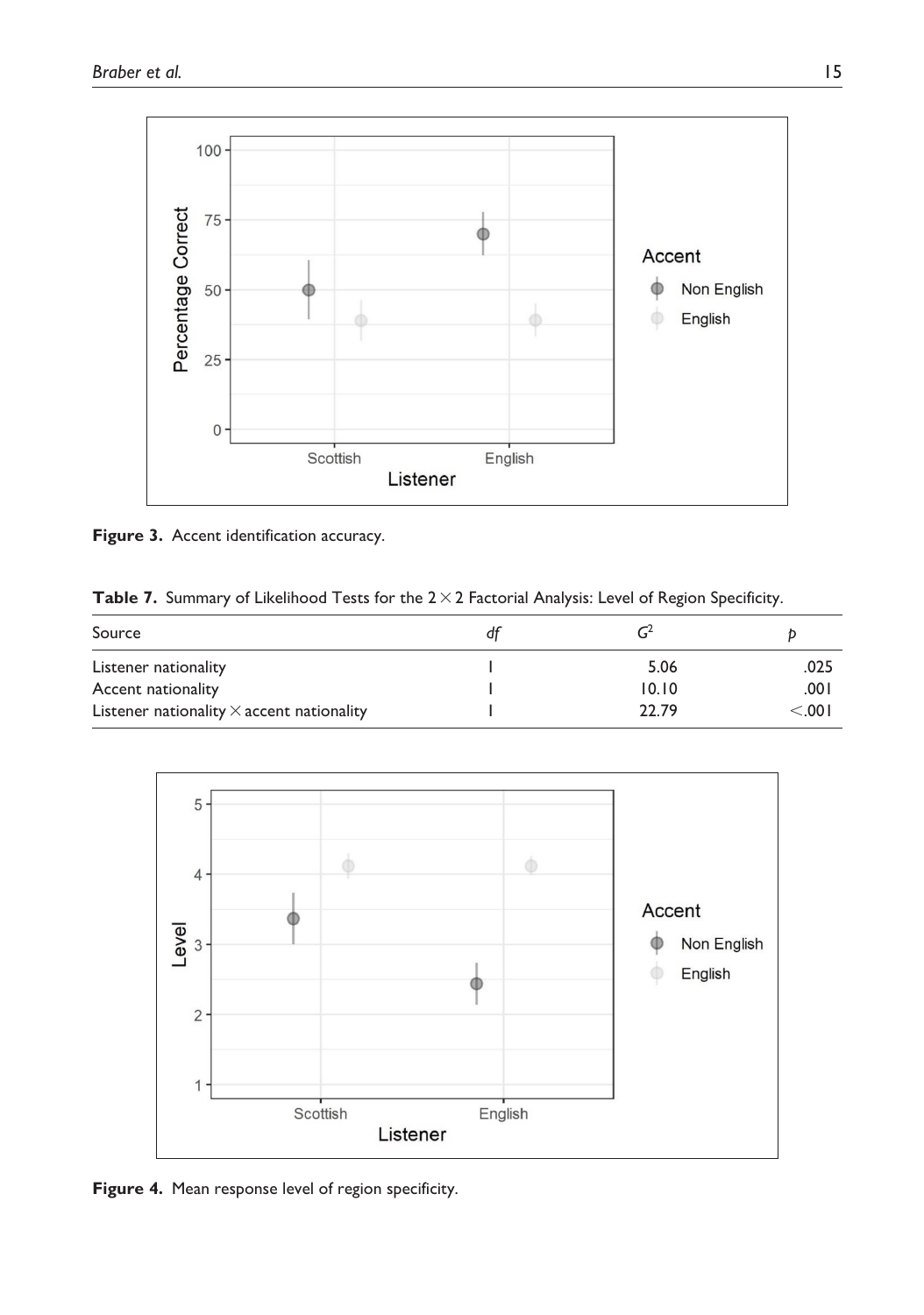accents being identified at a less specific level than English accents. However, there was also an interaction. Figure 4 aids interpretation of these results, showing the mean level at which responses were provided in each condition of the factorial design. Based on visual inspection, Scottish listeners responded to non-English accents at a more specific level than English listeners and around the same level with English accents.

The relationship between level and accuracy was examined using the ordinal package in R (Christensen, 2011). Level was the dependent variable and accuracy was the predictor. Two models were compared, the first only included intercepts, and the second included accuracy as a predictor. Level predicted accuracy  $(G^2=118.90, p<.001)$ , with less specific responses more likely to be accurate. While 94.25% of responses at Level 1 were correct, only 31.48% of responses at Level 5 were correct.

The relationship between confidence and accuracy was examined using the same method as for the relationship between level and accuracy. Confidence predicted accuracy ( $G^2$ =55.87,  $p$  < .001), with responses provided with higher levels of confidence more likely to be accurate.

All R-scripts and data can be accessed at: [https://osf.io/ezmr3/?view\\_only=321a4d22b82745fd](https://osf.io/ezmr3/?view_only=321a4d22b82745fda0fa54b617a99267) [a0fa54b617a99267](https://osf.io/ezmr3/?view_only=321a4d22b82745fda0fa54b617a99267).

In summary, the results of Experiment 2 are consistent with the results of Experiment 1, in that, accuracy was variable but tended to be low, and responses varied in terms of how specific they were. These data, using a different set of speakers, provides additional evidence for the conclusion that accent identification is difficult, but that some voices are more difficult to classify than others. As in Experiment 1, the results show that being less specific can help to mitigate the difficulty of accent identification, and people are aware of the difficulties associated with the task; confidence predicts accuracy. In addition, the results of Experiment 2 reveal that characteristics of the listener affect responses, both in terms of accuracy and how specific they are. Although English and Scottish listeners were just as accurate as each other when identifying English accents, and also provided similarly specific responses, there are marked differences when it comes to non-English accents. The accuracy analysis shows that English listeners were more accurate than Scottish listeners when identifying non-English accents, this can be accounted for by the fact that English listeners provided responses at a less specific level than Scottish listeners. Therefore, it appears that English speakers are more susceptible to the own-accent effect, which in this context is reflected by them being better at recognizing English accents at a specific level than non-English accents from further away. This might be explained by asymmetric exposure in the media; English listeners have less exposure to speakers with non-English accents than Scottish speakers do to English accents. We know that less familiar accents are detected at lower levels (Ikeno & Hansen, 2006) and people are better at recognizing accents that are closer to them (Clopper & Pisoni, 2004b) as well as familiar accents being easier to recognize (Arslan & Hansen, 1996; Braun et al., 2018; Hanani et al., 2013).

*4.4.2 Qualitative analysis.* As stated in the methodology, we were interested to see which words and linguistic features the participants were using to help them make their judgments on where the speakers were from. We asked the participants to name any particular words in the reading tasks which assisted them, as well as allowing further qualitative comments about their way of speaking, other people they knew, and also in what way they had come across such varieties before. Previous studies have also been interested in such features. In the US study, Clopper and Pisoni (2004b) included a follow-up questionnaire which was completed after the perceptual categorization task. In this, listeners were asked to identify "properties that they had listened for in trying to categorize the talkers. The survey responses included such comments as specific sounds ('o' or 'a') or words ('greasy' or 'wash'), as well as specific accents (New York or Boston, Southern 'drawl' or 'twang')" (Clopper & Pisoni, 2004b, p. 137). A study in the United Kingdom (McKenzie, 2015) also found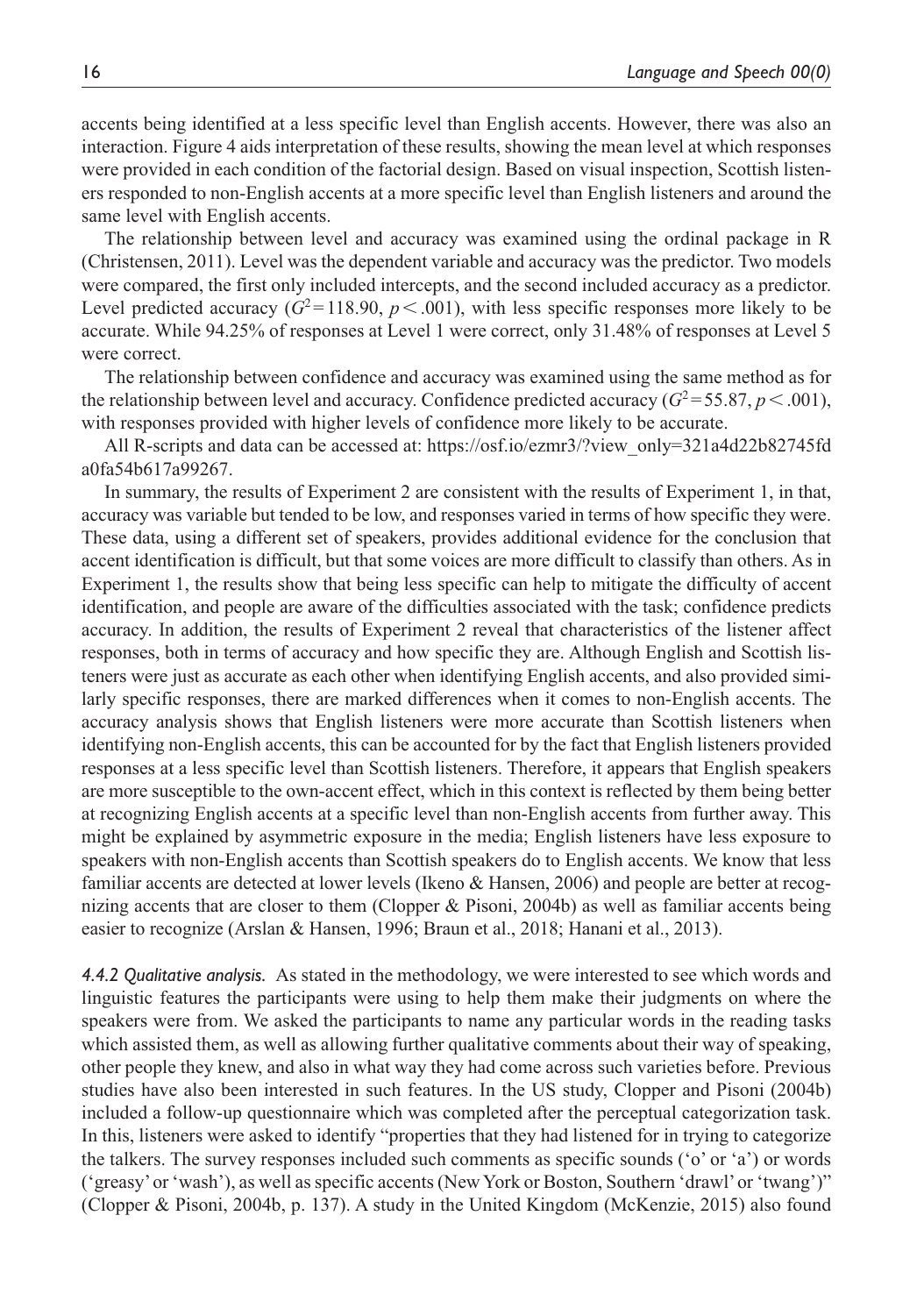that many participants described pronunciations of particular vowels and consonants to place speakers geographically. This shows that listeners do have some explicit knowledge and awareness of some of the properties that characterize regional accents.

Vowels are an important aspect of being able to recognize accents and in our task this was also the case. Many of the participants used vowels to help them decide where speakers were from. This included comments as simple as "vowels," for example, in explaining how they knew a speaker was from Liverpool, Bolton, or Belfast (which were the three varieties with the highest comment of "vowels"). Particular words were also given to explain distinguishing features, such as "path" for London or "long vowel in path" for the RP speaker. In the case of the Birmingham speaker, one participant commented "path not paath." In the case of the speaker from Carmarthen, participants commented that the "o" and "a" vowels were "long" and "extended."

Certain consonantal features were also used to help decide where the voices came from. In the case of the Liverpool speaker, there were many comments that the "k" sounds in words like "book" sounded more like "x." The consonant "t" was also used to distinguish accents, for some varieties, because they were "dropped" (e.g., London, Durham, and Birmingham) or because they were pronounced (in the RP speaker and Carmarthen). Rhoticity was a strong indicator of regionality, particularly for the parts of the country which pronounce /r/ following vowels in words, such as "air," this applies to the Belfast, County Kerry, Glasgow, and Carmarthen speakers. It is interesting that such rhoticity was not mentioned for the speaker from Bristol, as this is also a typical feature of South-West England. In contrast, the RP speaker was said to produce /w/ rather than /r/ in postvocalic environments. For the Birmingham and Nottingham speakers, a number of participants commented that word-final "g" was pronounced as "k" and "something as somethink." H-dropping, l-vocalization (pronouncing "l" as "w" in words, such as "milk"), and th-fronting (pronouncing "three" as free') were only mentioned for the Nottingham speaker.

There were large amounts of comments about overall speech patterns for individual speakers which were seen as typical for the region they were thought to come from. Many participants commented on the intonation patterns in Liverpool being very distinctive. This is one of the most typical features of Liverpool English and it seems it is recognizable to our participants (Wells, 1986, p. 373). Intonation was also frequently mentioned for both Irish speakers, with the Belfast voice said to be very distinctive, and "harsher" and "rougher" than the Republic of Ireland voice which was said to be "soft," "softer than northern Irish," "lyrical," "lilting," and "gentle and friendly." The voice from Glasgow was said to be "clipped and clear," "well spoken," "soft," and "attractive" and the Welsh voice "sing song," "rhythmic," "with a Welsh lilt" and "obvious."

All voices from southern England, which includes London, Bristol, and RP (although not geographically southern, but shares many southern-like features) voices were said to be "well spoken," "posh," "polite," "confident," "subtle," "well enunciated," "Southern," as well as having "little accent" or "few distinguishing features." The voice from Birmingham was said to contain "some northern and some southern features" as well as being "brummy nasal." The voice from Bolton was one of the few voices which referenced celebrities as participants stated it was like Peter Kay (who is from Bolton), John Cooper Clarke (who is from Salford near Manchester), and Ian MacMillan (who is from Yorkshire). Other comments included the soap opera "Coronation Street" (which is set in Manchester) and also that the speaker had "Yorkshire vowels." The Nottingham voice was commented to be "too northern for Brummie," "some northern and some southern features so hard to decide" but also to be "not well educated."

We had asked our participants to let us know which particular words of the reading passage they had used to help them decide where the voices came from. The first noticeable difference is the amount of words given by participants to determine where speakers were from. The three accents with the most words given were Belfast, Carmarthen, and County Kerry (followed by Liverpool and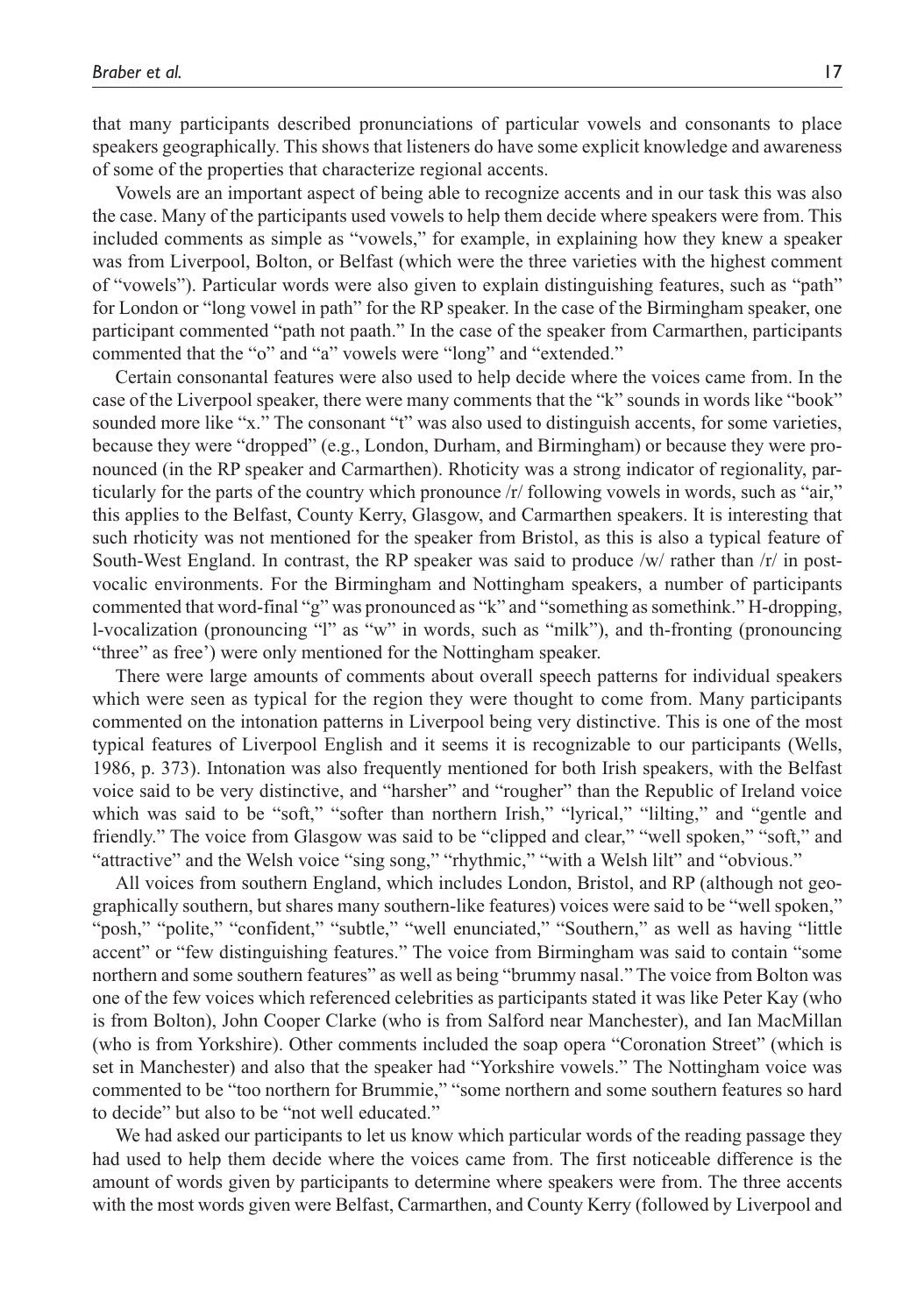Glasgow). These are the varieties that show most differences to Standard Southern British English (see, e.g., accent descriptions in Wells, 1986). The bottom three accents, so that, those with the least descriptors were London, Bristol, and the RP voice. These are all varieties of southern English and, so that, it seems that the participants found it harder to name particular features which made them recognizably different to more standard varieties. We can also look at the frequency with which certain words of the reading text were associated with particular accents. The difficulty we have with this is that we cannot be sure which particular aspects of the words on which the participants were focusing but comparing these results to the typical features discussed above helps us assess this. In future work, we would like to carry out experiments with real-time reactions to allow for a fuller analysis of which linguistic features are used to distinguish different varieties (e.g., Watson & Clark, 2015). For the three southern varieties (London, RP, and Bristol), "path" and "rainbow" were the two most frequent words given for these three varieties and no other accents had both these words in Top 2. We know particular words, such as "bath" are very strong indicators for differences between northern and southern varieties of English. It is interesting that these words are used to identify southern speakers only, and that the participants did not tend to use the "short a" produced by the other voices to differentiate them. For the Liverpool speaker, the words "look" and "act" were given most frequently as indicating this accent. Liverpool English is distinguished from other varieties of English in that voiceless stops (such as the sound "k") lack full closure in word-final position, so that, sound more like "x" (see also Wells, 1986, p. 371). Both the Nottingham and Birmingham voices had the word "something" at the top of the list which ties in with the comments made about these speakers producing a sound which is more like "k" at the end. For the Nottingham voice, "horizon" was also one of the most common words named to identify this accent and this is a region where the "h" is frequently omitted, which was also mentioned by many of the participants. Words, such as "air" and "colour" featured highly for the Belfast, County Kerry, Glasgow, and Carmarthen voice. These are all rhotic areas, meaning that the /r/ sound is produced after vowels, which is no longer the case in many other areas of the United Kingdom.

We had also asked participants where they had heard such an accent before (heard on media; know someone who speaks like this; lived there; other). Figure 5 shows that overall for all accents, only for the category "know someone that speaks like this" are speakers more likely to be accurate and/or more specific, but the differences are not great between any of the categories. This seems to suggest that having lived in an area does not help the participants in the accuracy of their recognition. This seems to contradict findings which suggest that residence can affect accuracy (Clopper & Pisoni, 2004a, 2004b). However, there is great variability between the different accents which must be considered.

Figures 6 and 7 relating to results for Bolton and Carmarthen, respectively, show the range of variability of accuracy when the participants say they recognize a voice because they know someone who speaks like this, or because they have lived somewhere. This is important from a forensic point of view. Familiarity of accents (due to having lived somewhere or having a friend with a particular accent) could be seen as indicators which predict accuracy and may be used by a witness to explain their knowledge. But it seems that these factors do not strongly predict accuracy, whereas confidence does seem a stronger predictor of accuracy.

## **5 Discussion and conclusion**

This paper focused on accent, and listeners' ability to recognize accents as they may be asked to do as part of their earwitness testimony through two different experiments. Accent is a very salient feature of language and we wanted to know more about how listeners respond to accents they hear. In the two experiments, we examined accuracy in accent recognition as well as the confidence in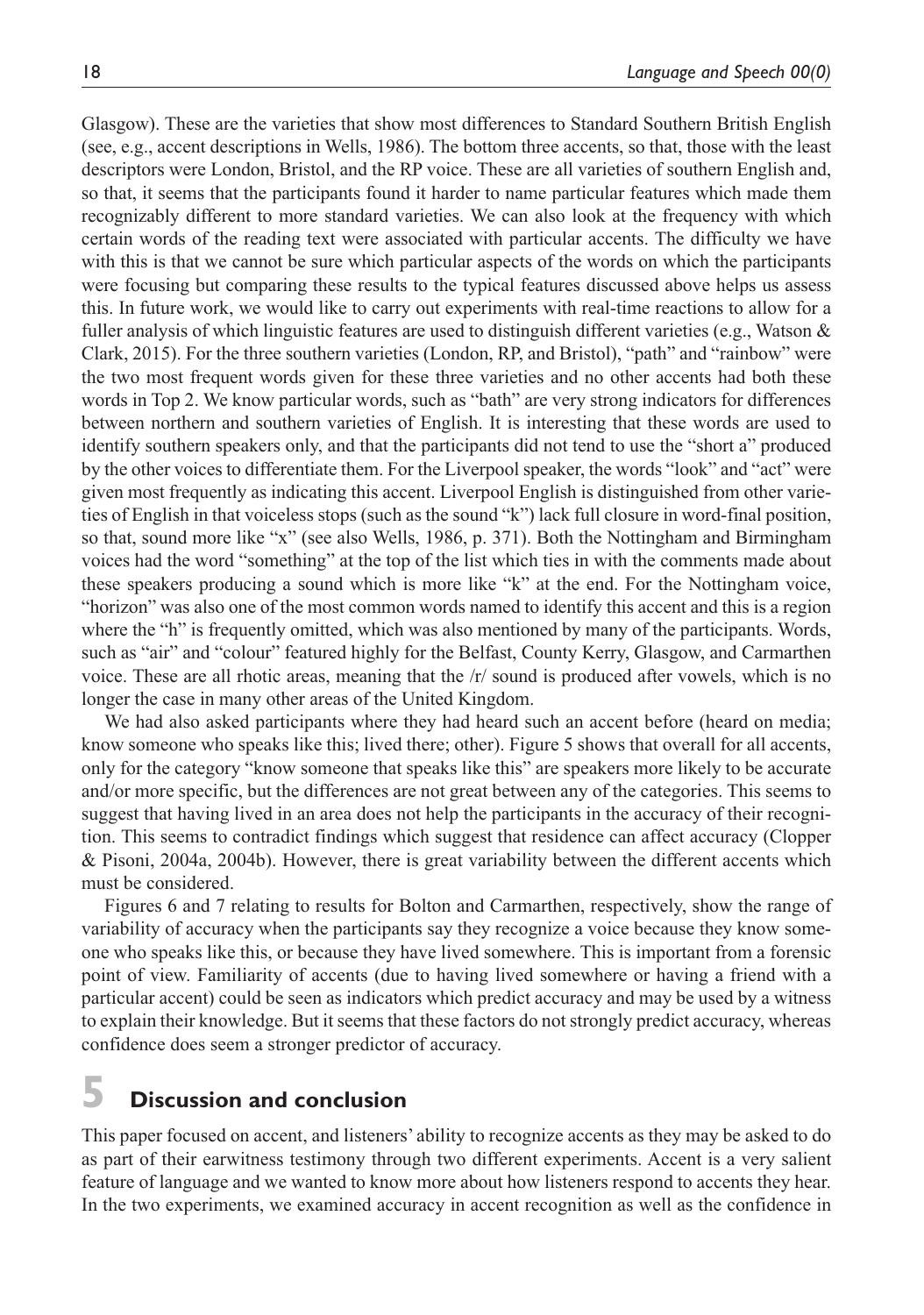

Figure 5. Accuracy versus recognition: all accents.



**Figure 6.** Accuracy versus recognition: Bolton.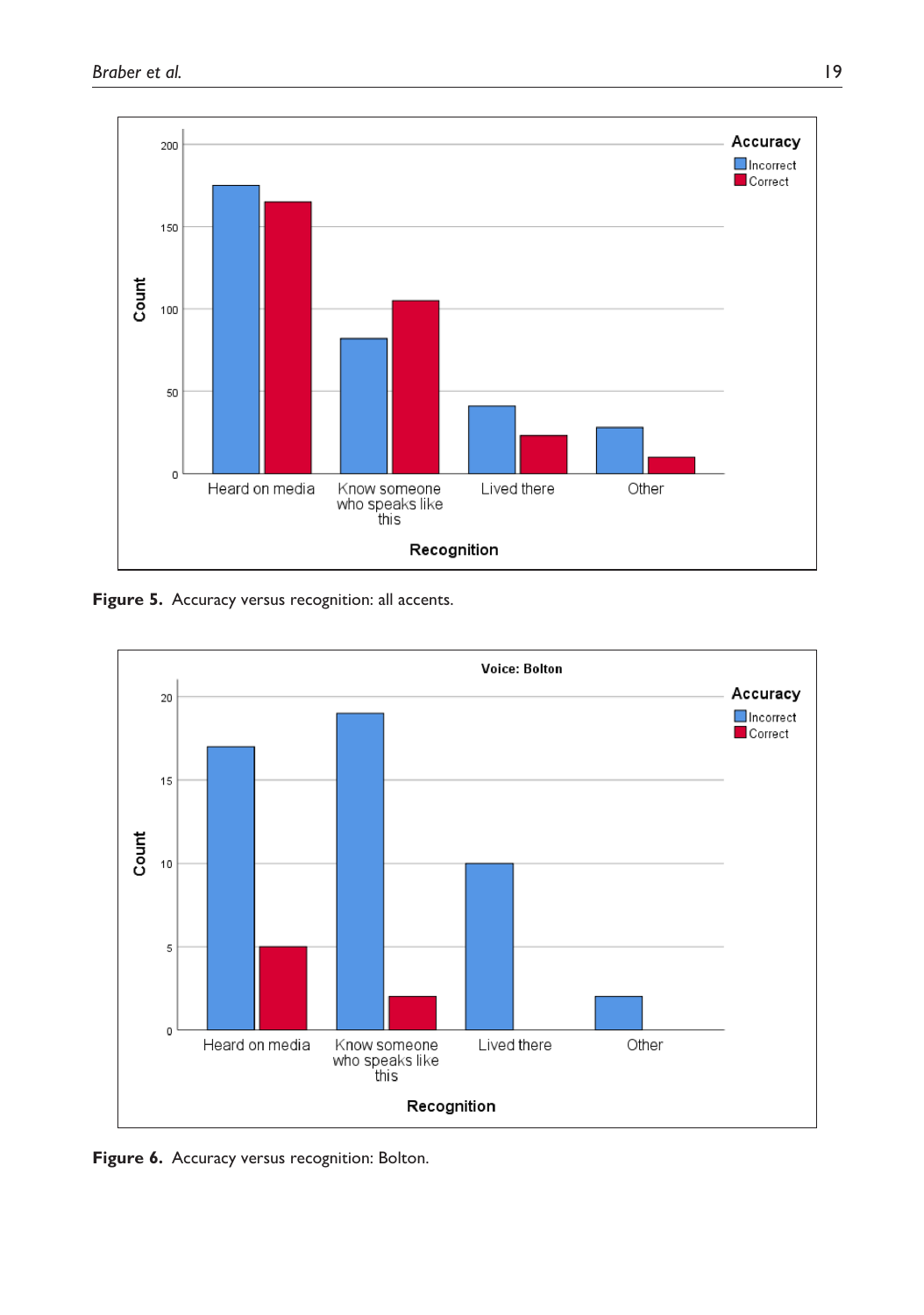

**Figure 7.** Accuracy versus recognition: Carmarthen.

reporting accuracy. This has allowed us to build on what is already known about accent recognition to try to understand how this type of task can be applied in the real world, for example, when earwitnesses are asked about voices they may have heard to try to find the best way of gathering relevant and accurate evidence. Previous research has evidenced that people tend to be better at recognizing accents they are familiar with or which are closer to them to those they are less familiar with (Braun et al., 2018; Clopper & Pisoni, 2004b; Ikeno & Hansen, 2006), so that, we also wanted to examine whether previous exposure or familiarity had an effect on our participants. We also wanted to examine to what extent specificity of answers should be considered to ensure high accuracy while also providing police with useful information from earwitness statements.

Both experiments have shown that accuracy in recognizing voices from around the United Kingdom is generally low, but variable, supporting previous findings in Tompkinson and Watt (2018). Certain voices seem to elicit higher accuracy, for example, the voices from Ireland and Scotland are more often labeled correctly, but this is linked to the fact that these are given less detailed classification. This means that participants are more likely to use country descriptors, such as "Scotland" or "Ireland" for these voices, where they never use the descriptor "England." For the voices from England, participants are more likely to provide more localized placements, such as particular smaller regions or cities. So, one of the novel findings of the present study is the demonstration through the comparison of different locations, that speakers are far more likely to give much broader descriptors for voices they are less familiar with. Confidence does seem to predict accuracy, with low confidence scores given to inaccurate voice placements and this pattern of results holds across a range of accents. This finding is in contrast to studies in the context of voice identification, which suggest that the relationship between confidence and unfamiliar voice identification accuracy can be weak (see Smith et al., 2020, p. 3). Although participants rarely have the meta-linguistic knowledge to accurately describe accents, it seems they are able to name particular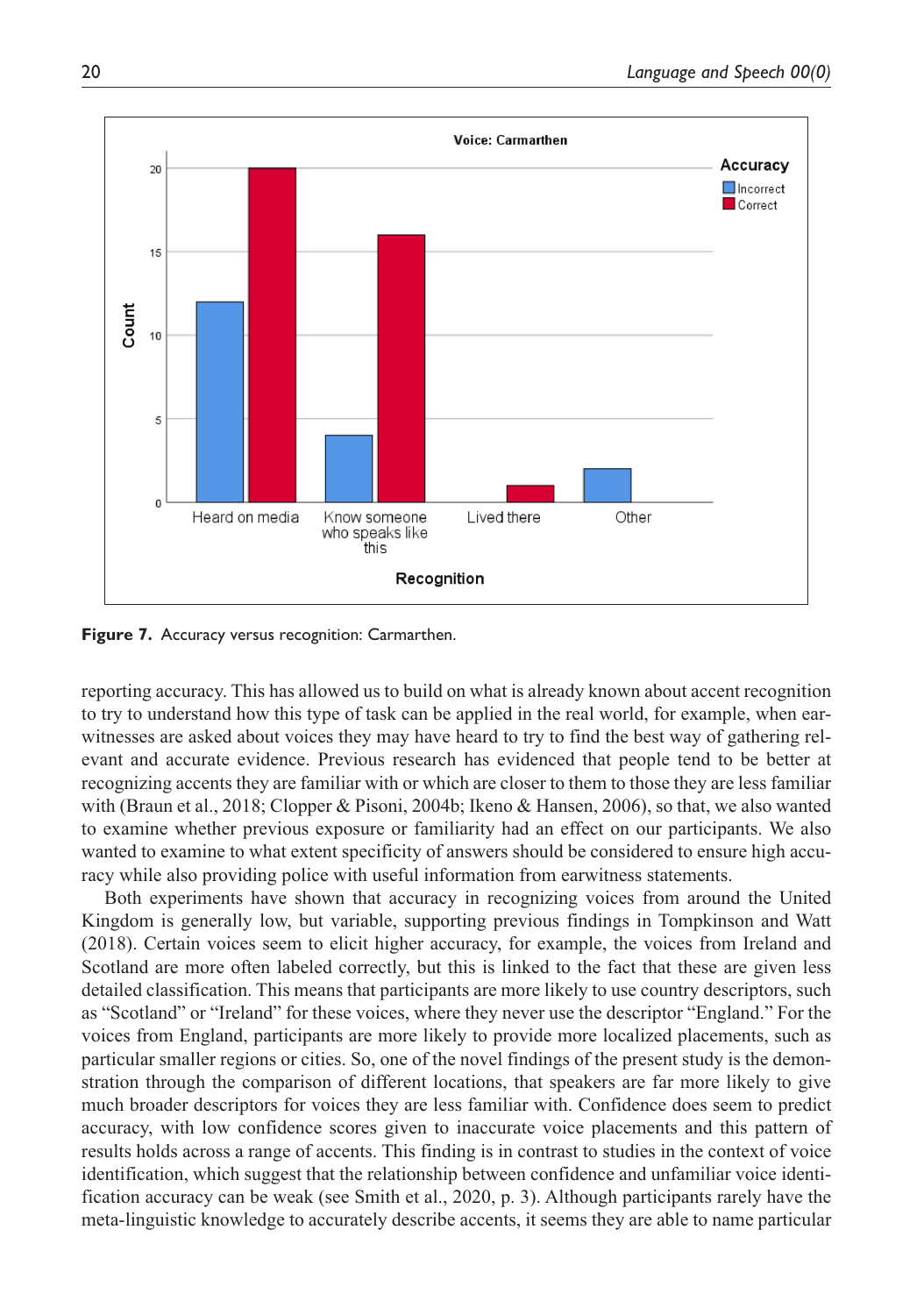features of the accent to justify their responses (frequently naming particular vowels or consonants that indicate how they have made their decision, as well as other linguistic features, such as intonation patterns). This could be taken into consideration when working with earwitness evidence, where witnesses could be asked to provide examples used when giving their descriptions or describing voices they have heard. When we compare the descriptions to the words they have chosen to justify their decisions, these are more extensive for non-familiar varieties. Especially for the English speakers, there seems to be an own-accent effect, where varieties more distant from standard, southern forms, are more difficult to place.

This research has shown us that although accent may be frequently reported by witnesses when describing a perpetrator's voice, there are implications when using these in a forensic context. Currently available research suggests that earwitness evidence can be relatively error-prone, so that, cases should not be prosecuted solely on such evidence (Bull & Clifford, 1999, p. 203). This research suggests that participants are more accurate when less specific, which could suggest that police should encourage witnesses to be vague if they are not sure, or if they are not familiar with the accent. It could also suggest caution to police if witnesses are very specific. Where a prosecution case involves an assessment of whether a prosecution witness is accurate in their assessment of an accent, the jury should be warned about the increased risk which comes with greater specificity. However, we have also seen that confidence is related to accuracy, and in situations where participants are less confident, they are less likely to be accurate. We have seen that unfamiliar voices are much harder to place more specifically and that participants are more likely to give more general descriptions to voices they are not used to hearing. Having previous experience of accents does not always help participants place accents and there is great variability whether knowing someone with an accent or having lived in an area helps with perception. Although participants do not have the meta-linguistic ability to describe linguistic features of the voices they are hearing, they are able to pick out particular words and other linguistic features, such as intonation, which are indicative of particular varieties of English. Having both accuracy and specificity scores is a novel combination and allows us to have more detailed oversight into the levels of specificity participants' use. These findings could be used as a basis for further research informing recommendations for police taking regional accent evidence from earwitnesses. This will help to ensure that such testimonies can be used in the most effective and accurate way. As well as the forensic applications of this research, it may also have wider implications in other fields, such as cross-linguistic communication, nonnative accept perception and accent bias and discrimination. Making people aware that they may have certain preconceptions about certain varieties (see, for example, Coupland & Bishop, 2007, p. 74; Dixon et al., 2002, p. 162; Edwards, 1982, p. 20) and attribute certain attributes to particular speaker solely due to their accent (e.g., Dragojevic et al., 2021) may be able to help speakers overcome particular prejudices related to accent variation. Understanding that increased contact with other varieties can ease cognitive processes (see Ikeno & Hansen, 2006) can also be very valuable.

One of the limitations of these studies is the sample size and future research could gather larger amounts of participants to examine whether our findings are replicated across such sample sizes. It would also be interesting to examine in more detail the different levels of recognition which are given by participants to investigate how they vary and how this can be related more closely to accuracy. Future work could include examining in more detail individual listeners, to investigate whether some participants are better at recognizing accents generally as well as looking for more fine-grained patterns based on the regional accent of the participant taking part. Another important factor to consider is that we are asking participants to respond after hearing a voice and it would be interesting to be able to follow in real time the decisions participants make, in this way, we could examine which linguistic features they use to place an accent as it may be particular features they are unaware of and therefore not able to name when asked. Future work could also compare such free choice studies alongside studies where participants are given multiple choice options or using broader regions.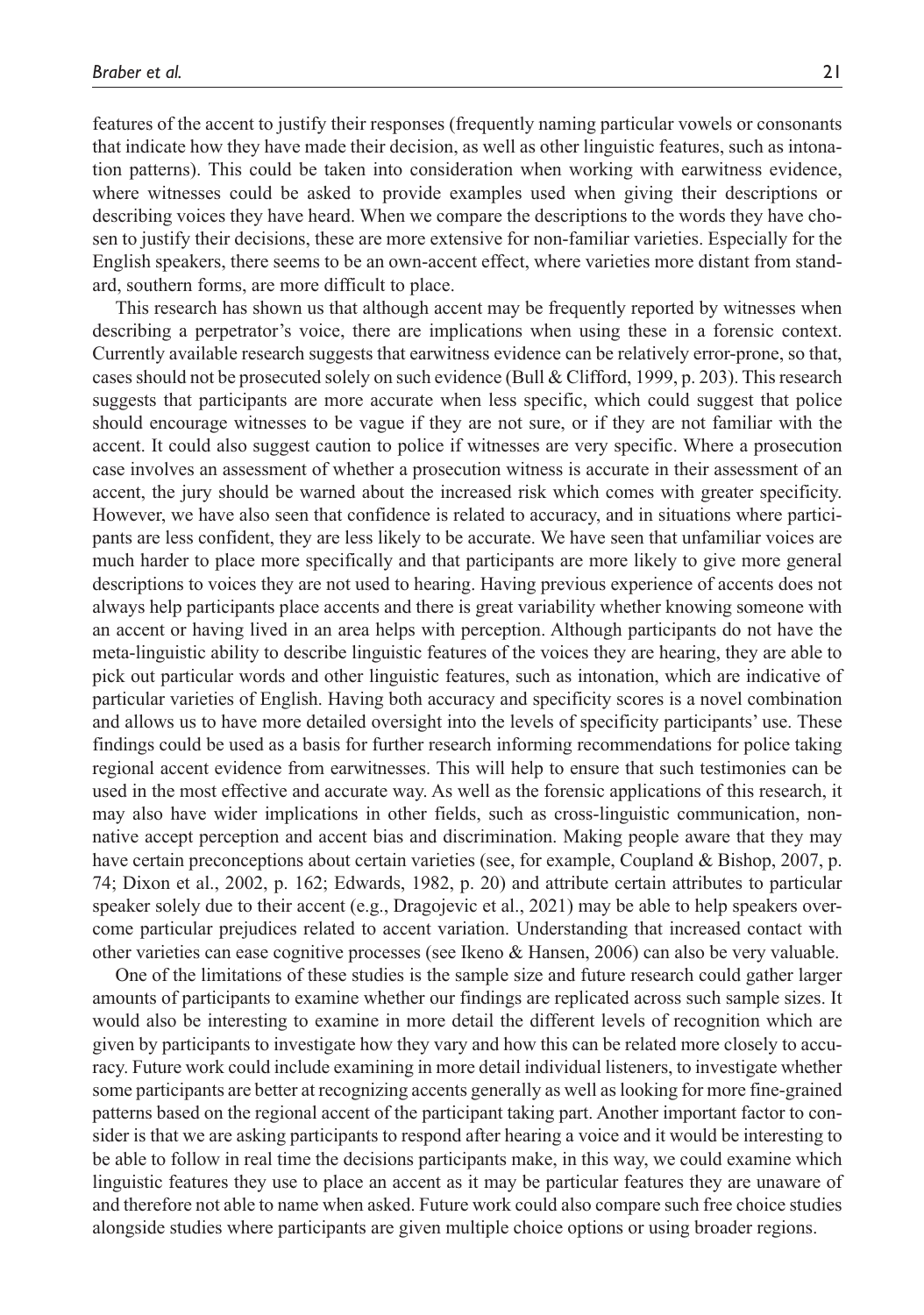### **Acknowledgements**

The authors are grateful to Dr Nik Pautz (Nottingham Trent University) for his help in creating Figures 2 and 4. They would like to acknowledge Nottingham Trent University's Safety and Security strand for their support of this project. Finally, they would like to thank the editors and anonymous reviewers who provided very useful comments and feedback on this article.

## **Funding**

The author(s) received no financial support for the research, authorship, and/or publication of this article.

## **ORCID iD**

Natalie Braber **(D**) <https://orcid.org/0000-0003-2611-1190>

## **Note**

1. Although the use of the term "lay listener" is not without controversy, this is the terminology used within the court system to distinguish witnesses who not fall within the specific category of "expert witnesses." This categorization is adopted in the leading case of R v Flynn and St John [2008: EWCA Crim 970] and within the Crown Court compendium.

## **References**

- Adank, P., Stuart-Smith, J., Evans, B. G., & Scott, S. K. (2009). Comprehension of familiar and unfamiliar native accents under adverse listening conditions. *Journal of Experimental Psychology: Human Perception and Performance*, *35*(2), 520–520.
- Arslan, L. M., & Hansen, J. H. L. (1996). Language accent classification in American English. *Speech Communication*, *18*, 353–367.
- Bates, D., Maechler, M., Bolker, B., & Walker, S. (2015). Fitting linear mixed-effects models using lme4. *Journal of Statistical Software*, *67*(1), 1–48.<https://doi.org/10.18637/jss.v067.i01>
- Beal, J. (2006). *Language and region*. Routledge.
- Beal, J. (2010). *An introduction to regional Englishes*. Edinburgh University Press.
- Bent, T., Atagi, E., Akbik, A., & Bonifield, E. (2016). Classification of regional dialects, international dialects, and nonnative accents. *Journal of Phonetics*, *58*, 104–117.
- Bent, T., & Holt, R. F. (2017). Representation of speech variability. *Wiley Interdisciplinary Review of Cognitive Science*, *8*(4), 1–14.
- Bestelmeyer, P. E. G. (2019). Linguistic "first impressions." Accents as a cue to person perception. In S. Früholz & P. Belin (Eds.), *The Oxford handbook of voice perception* (pp. 667–682). Oxford University Press.
- Bestelmeyer, P. E. G., Belin, P., & Ladd, D. R. (2015). A neural marker for social bias toward in-group accents. *Cerebral Cortex*, *25*, 3953–3961.
- Birney, M. E., Rabinovich, A., & Morton, T. A. (2020). Where are you from? An investigation into the intersectionality of accent strength and nationality status on perceptions of nonnative speakers in Britain. *Journal of Language and Social Psychology*, *39*(4), 495–515.
- Bishop, H., Coupland, N., & Garrett, P. (2005). Conceptual accent evaluation: Thirty years of accent prejudice in the UK. *Acta Linguistica Hafriesia*, *37*(1), 131–154.
- Boyd, Z., Elliott, Z., Fruehald, J., Hall-Law, L., & Lawrence, D. (2015). An evaluation of sociolinguistic elicitation methods. In The Scottish Consortium for ICPhS 2015 (Ed.), *Proceedings of the 18th International Congress of Phonetic Sciences*. The University of Glasgow. [https://www.internationalphonetic](https://www.internationalphoneticassociation.org/icphs-proceedings/ICPhS2015/Papers/ICPHS0800.pdf) [association.org/icphs-proceedings/ICPhS2015/Papers/ICPHS0800.pdf](https://www.internationalphoneticassociation.org/icphs-proceedings/ICPhS2015/Papers/ICPHS0800.pdf)
- Braun, A., Llamas, C., Watt, D., French, P., & Robertson, D. (2018). Sub-regional "other-accent" effects on lay listeners' speaker identification abilities: A voice line-up study with speakers and listeners from the North East of England. *The International Journal of Speech, Language and the Law*, *25*(2), 231–255.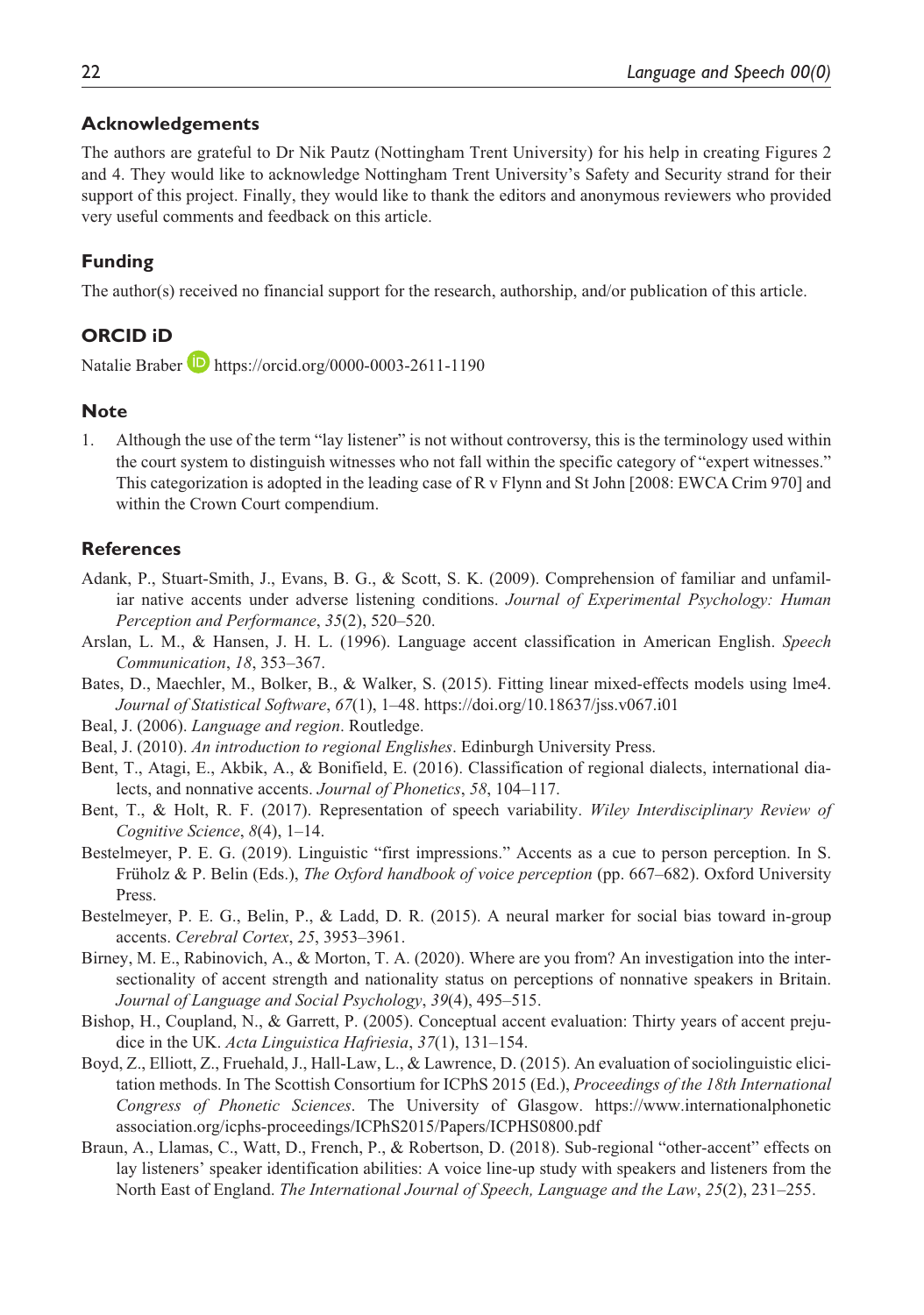- Broeders, A. P. A. (1996). Earwitness identification: Common ground, disputed territory and uncharted areas. *Forensic Linguistics*, *3*(1), 3–13.
- Bull, R., & Clifford, B. (1999). Earwitness testimony. In A. Heaton-Armstrong, E. Shepherd, & D. Wolchover (Eds.), *Analysing witness testimony* (pp. 194–206). Blackstone.
- Butler, J., Floccia, C., & Goslin, J. (2011). Infants' discrimination of familiar and unfamiliar accents in speech. *Infancy*, *16*(4), 392–417.
- Carrie, E. (2017). 'British is professional, American is urban': Attitudes towards English reference accents in Spain. *International Journal of Applied Linguistics*, *27*, 427–447.
- Christensen, R. H. B. (2011). *Analysis of ordinal data with cumulative link models—Estimation with the R-package "ordinal."* [https://cran.r-project.org/web/packages/ordinal/vignettes/clm\\_intro.pdf](https://cran.r-project.org/web/packages/ordinal/vignettes/clm_intro.pdf)
- Clifford, B. R. (1980). Voice identification by human listeners: On earwitness reliability. *Law and Human Behavior*, *4*(4), 373–394.
- Clopper, C. G., & Pisoni, D. B. (2004a). Homebodies and army brats: Some effects of early linguistic experience and residential history on dialect categorization. *Language Variation and Change*, *16*, 31–48.
- Clopper, C. G., & Pisoni, D. B. (2004b). Some acoustic cues for the perceptual categorization of American English regional dialects. *Journal of Phonetics*, *32*, 111–140.
- Clopper, C. G., & Pisoni, D. B. (2006). Effects of region of origin and geographic mobility on perceptual dialect categorization. *Language Variation and Change*, *18*, 193–221.
- Clopper, C. G., & Pisoni, D. B. (2007). Free classification of regional dialects of American English. *Journal of Phonetics*, *35*, 421–438.
- Coupland, N., & Bishop, H. (2007). Ideologised values for British accents. *Journal of Sociolinguistics*, *11*(1), 74–93.
- Derwing, T. M., & Munro, M. J. (2008). Putting accent in its place: Rethinking obstacles to communication. *Language Teaching*, *42*(4), 476–490.
- Dixon, J. A., & Mahoney, B. (2004). The effect of accent evaluation and evidence on a suspect's perceived guilt and criminality. *The Journal of Social Psychology*, *144*(1), 63–73.
- Dixon, J. A., Mahoney, B., & Cocks, R. (2002). Accents of guilt? Effects of regional accent, race, and crime type on attributions of guilt. *Journal of Language and Social Psychology*, *21*(2), 162–168.
- Doty, N. D. (1998). The influence of nationality on the accuracy of face and voice recognition. *American Journal of Psychology*, *111*(2), 191–214.
- Dragojevic, M. (2018). Language attitudes. In H. Giles & J. Harwood (Eds.), *Oxford encyclopedia of intergroup communication* (Vol. 2, pp. 179–192). Oxford University Press.
- Dragojevic, M., Berglund, C., & Blauvelt, T. K. (2018). Figuring out who's who: The role of social categorization in the language attitudes process. *Journal of Language and Social Psychology*, *37*(1), 28–50.
- Dragojevic, M., Fasoli, F., Cramer, J., & Rakić, T. (2021). Toward a century of language attitudes research: Looking back and moving forward. *Journal of Language and Social Psychology*, *40*(1), 60–79.
- Dragojevic, M., & Giles, H. (2016). I don't like you because you are hard to understand: The role of processing fluency in the language attitudes process. *Human Communication Research*, *42*, 394–430.
- Edwards, J. R. (1982). Language attitudes and their implications among English speakers. In E. Bouchard Ryan & H. Giles (Eds.), *Attitudes towards language variation* (pp. 20–33). Edward Arnold.
- Evans, B. G., & Iverson, P. (2004). Vowel normalization for accent: An investigation of best exemplar locations in northern and southern British English sentences. *The Journal of the Acoustical Society of America*, *115*(1), 352–361.
- Garrett, P. (2010). *Attitudes to language*. Cambridge University Press.
- Garrett, P., Coupland, N., & Williams, A. (2003). *Investigating language attitudes*. University of Wales Press.
- Giles, H. (1970). Evaluative reactions to accents. *Educational Review*, *22*, 211–227.
- Gill, M. M. (1994). Accent and stereotypes: Their effect on perceptions of teachers and lecture comprehension. *Journal of Applied Communication Research*, *22*, 348–361.
- Gluszek, A., & Dovidio, J. F. (2010a). The way they speak: A social psychological perspective on the stigma of nonnative accents in communication. *Personality and Social Psychology Review*, *14*(2), 214–237.
- Gluszek, A., & Dovidio, J. F. (2010b). Speaking with a nonnative accent: Perceptions of bias, communication difficulties and belonging in the United States. *Journal of Language and Social Psychology*, *29*(2), 224–234.